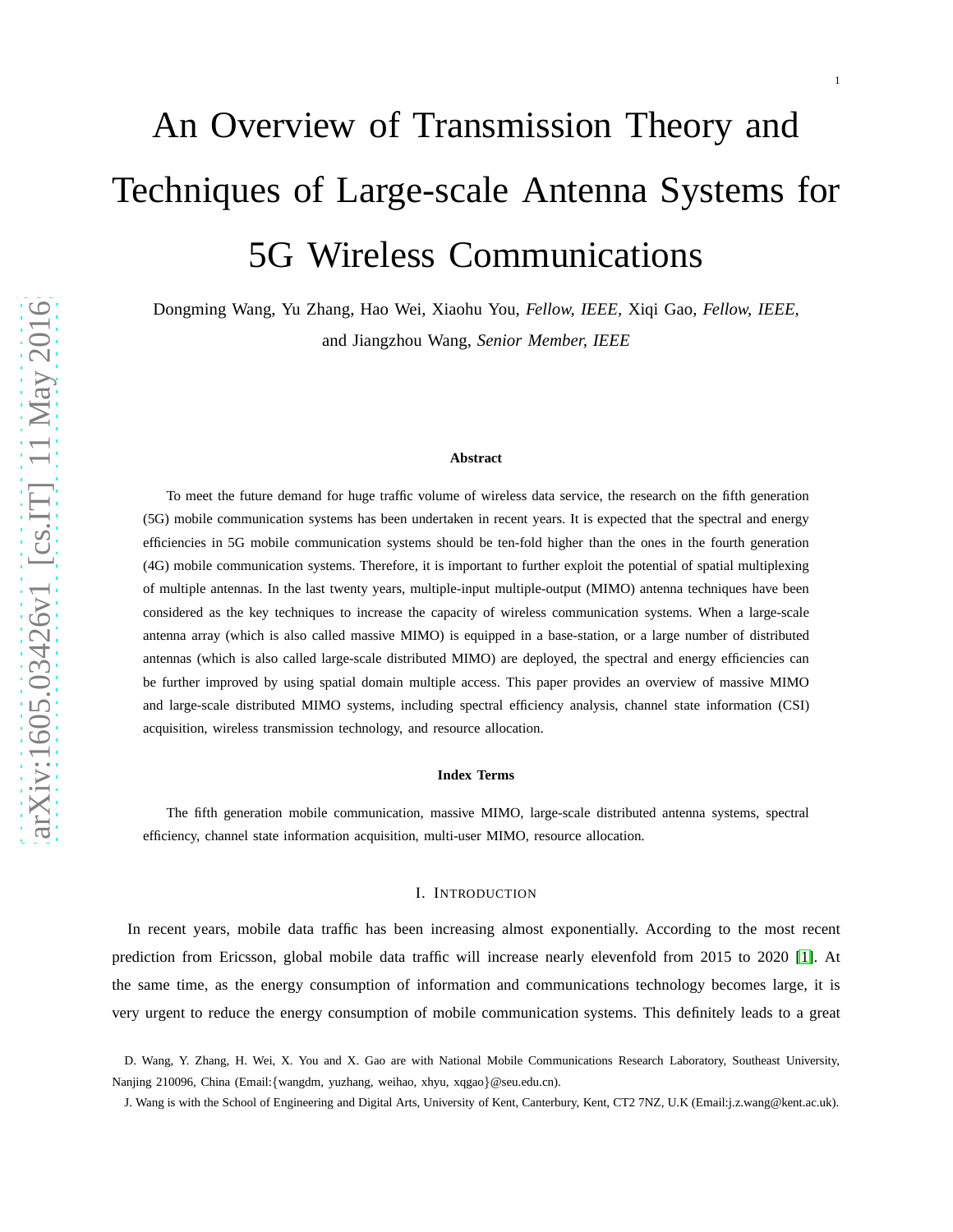challenge for current fourth generation (4G) mobile communications, and also provide a big chance for the fifth generation (5G) mobile communication systems.

In order to meet the future demand of the mobile data service, one of the fundamental objectives of 5G mobile communication systems is to further improve the spectral and energy efficiencies by one order of magnitude higher than the ones in 4G mobile communication systems. This requires new revolution of network architecture and wireless transmission technologies, to fundamentally address the problem of the spectral and energy efficiencies of mobile communication systems, as well as achieve the goals of higher data rate and green wireless communications [\[2\]](#page-18-1) [\[3\]](#page-18-2).

Multiple-input multiple-output (MIMO) antennas, as a breakthrough communication technique in the past 20 years, is a fundamental approach to exploit spatial domain resource. MIMO offers diversity gain, multiplexing gain and power gain [\[4\]](#page-18-3), to improve the reliability, support the spatial multiplexing of both single and multiple users, and increase the energy efficiency through beamforming techniques, respectively. So far, MIMO technology has been adopted by third generation partnership project (3GPP) long-term evolution (LTE), IEEE 802.11ac and other wireless communication standards. However, for 4G mobile communication systems, as only a small number of antennas is equipped in base stations (BSs) [\[5\]](#page-18-4), the spatial resolution is limited and then the performance gain is not fully exploited. Furthermore, under the current system configuration, the implementation of the capacity-approaching transmission scheme is extremely difficult.

Distributed antenna system (DAS) is another approach to exploit spatial dimension resources [\[6\]](#page-18-5)–[\[9\]](#page-18-6). In DAS, geographically dispersed Remote Radio Units (RRUs) are equipped with multiple antennas, and are connected to a baseband unit (BBU) through high-speed backhaul links. Similar to MIMO, with the cooperation between RRUs, DAS can serve single or multiple mobile terminals in the same time-frequency resource. Then, it is also called as distributed MIMO system or cooperative MIMO system. Distributed MIMO technology could not only obtain three types of gains of MIMO, but also get the macro-diversity and the power gain due to smaller path loss [\[10\]](#page-18-7)–[\[12\]](#page-18-8).

To further improve the spectral and energy efficiencies of 4G system, both industry and academia have reached a consensus to increase the number of cooperative RRUs at hot spots [\[13\]](#page-19-0), [\[14\]](#page-19-1), or replace the current multiple antennas with a large-scale antenna array in each BS [\[5\]](#page-18-4). Both the technologies can be viewed as a large-scale collaborative wireless communication shown in Figure [1.](#page-2-0)

As shown in Figure [1,](#page-2-0) a large number of antennas could be dispersed within a cell (called large-scale distributed MIMO), or centrally deployed at a BS (referred to as massive MIMO). Theoretical research and preliminary performance assessments [\[5\]](#page-18-4), [\[14\]](#page-19-1) demonstrated that as the number of BS antennas (or the number of distributed RRUs) becomes infinity, inter-user channels will become orthogonal. In this case, Gaussian noise and inter-cell interference from other cells will be averaged out to zero and the transmit power of any user can be arbitrarily low. The system capacity is only limited by the reuse of the pilot resource.

In both massive MIMO and large-scale distributed MIMO systems, there exists a consensus on exploitation of wireless spatial dimension resources. That is, they have similar problems in the performance analysis and system design. Thus, in this paper, if not specifically stated, both massive MIMO and large-scale distributed MIMO systems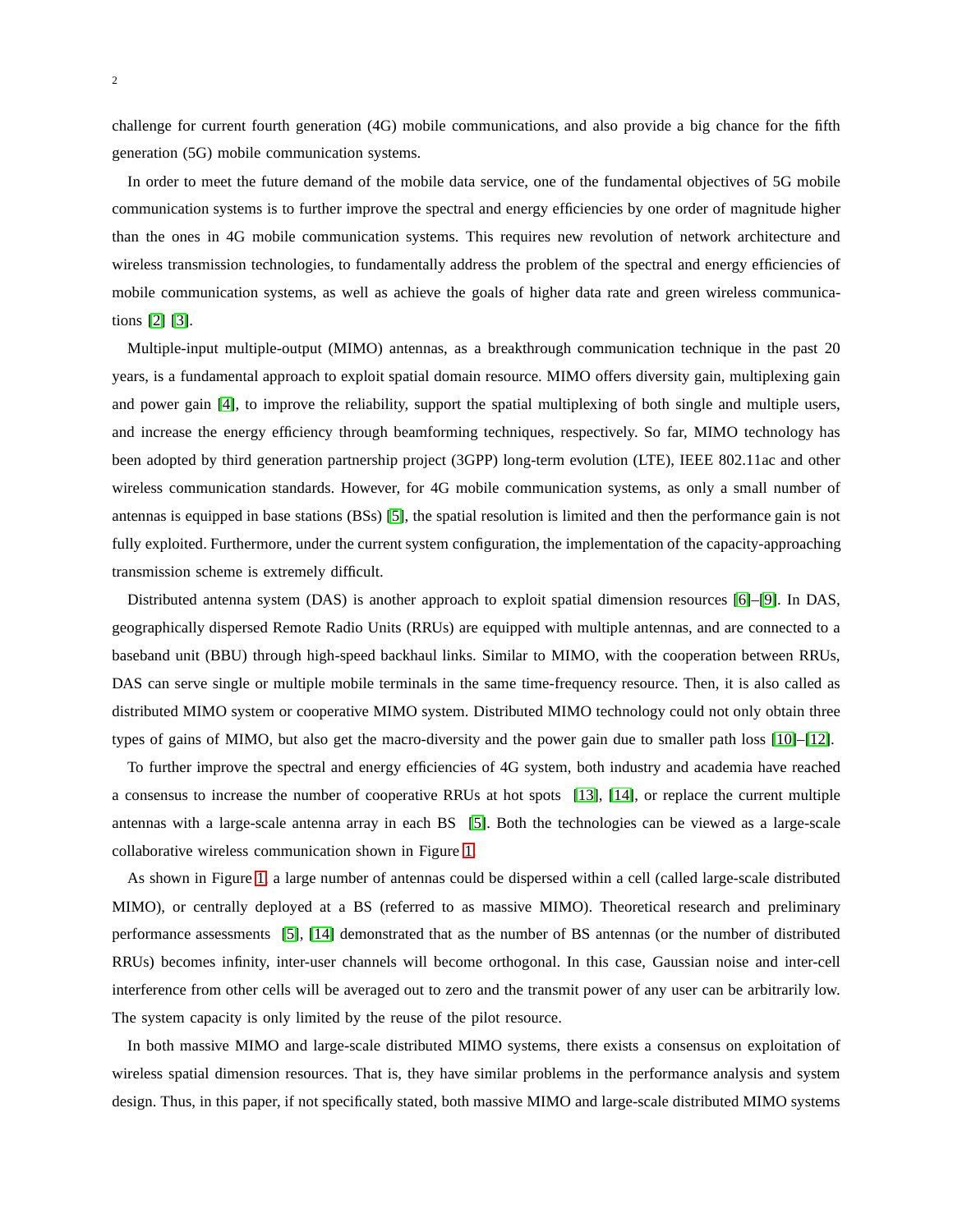

<span id="page-2-0"></span>Fig. 1. Large-scale cooperative wireless communications.

are referred to as large-scale antenna systems (LSAS). Different from traditional MIMO system, LSAS introduces the challenges on both theoretical analysis and system design, which include spectral efficiency analysis under the constrain of pilot resource, channel state information (CSI) acquisition, wireless transmission technology, resource allocation, etc..

In the following, we will present the state of the art in LSAS. Firstly, we introduce its spectral efficiency analysis with imperfect CSI. Secondly, its bottleneck technology, CSI acquisition techniques including pilot design, channel estimation and reciprocity acquisition methods, is highlighted. Then, its transmission technology, consisting of multi-user precoding and joint multi-user detection, are reviewed. Finally, some resource allocation methods are introduced.

The symbols used in this paper are defined as follows. All boldface italic letters stand for vectors (lower case) or matrices (upper case). I denotes any suitable unit matrix.  $[A]_{ij}$  represents the *i*th row and *j*th column element of the matrix A. The superscripts  $(\cdot)^*$ ,  $(\cdot)^T$  and  $(\cdot)^H$  respectively denote the matrix transpose, conjugate and conjugate transpose. The operator  $\otimes$  denotes the Kronecker product. vec(A) denotes vectorization of a matrix.  $\text{Tr}(\boldsymbol{A})$  and  $\text{det}(\boldsymbol{A})$  stand for determinant and trace, respectively. The operator diag (x) denotes the diagonal matrix with x along its main diagonal. A block diagonal matrix denoted as  $\text{diag}\left[\begin{array}{ccc} A_1 & \cdots & A_n \end{array}\right]$  has blocks  $A_1, \cdots, A_n$  along its main diagnal. The operator  $\mathcal{E}(\cdot)$  denotes expectation and the covariance operator is given by  $\text{cov}\left(\bm{x},\bm{y}\right) \stackrel{\Delta}{=} \mathcal{E}\left(\bm{x}\bm{y}^{\text{H}}\right) - \mathcal{E}\left(\bm{x}\right)\mathcal{E}\left(\bm{y}^{\text{H}}\right)$ .  $\mathcal{CN}\left(\mu,\sigma^2\right)$  stands for complex Gaussian distribution with mean  $\mu$  and variance  $\sigma^2$ .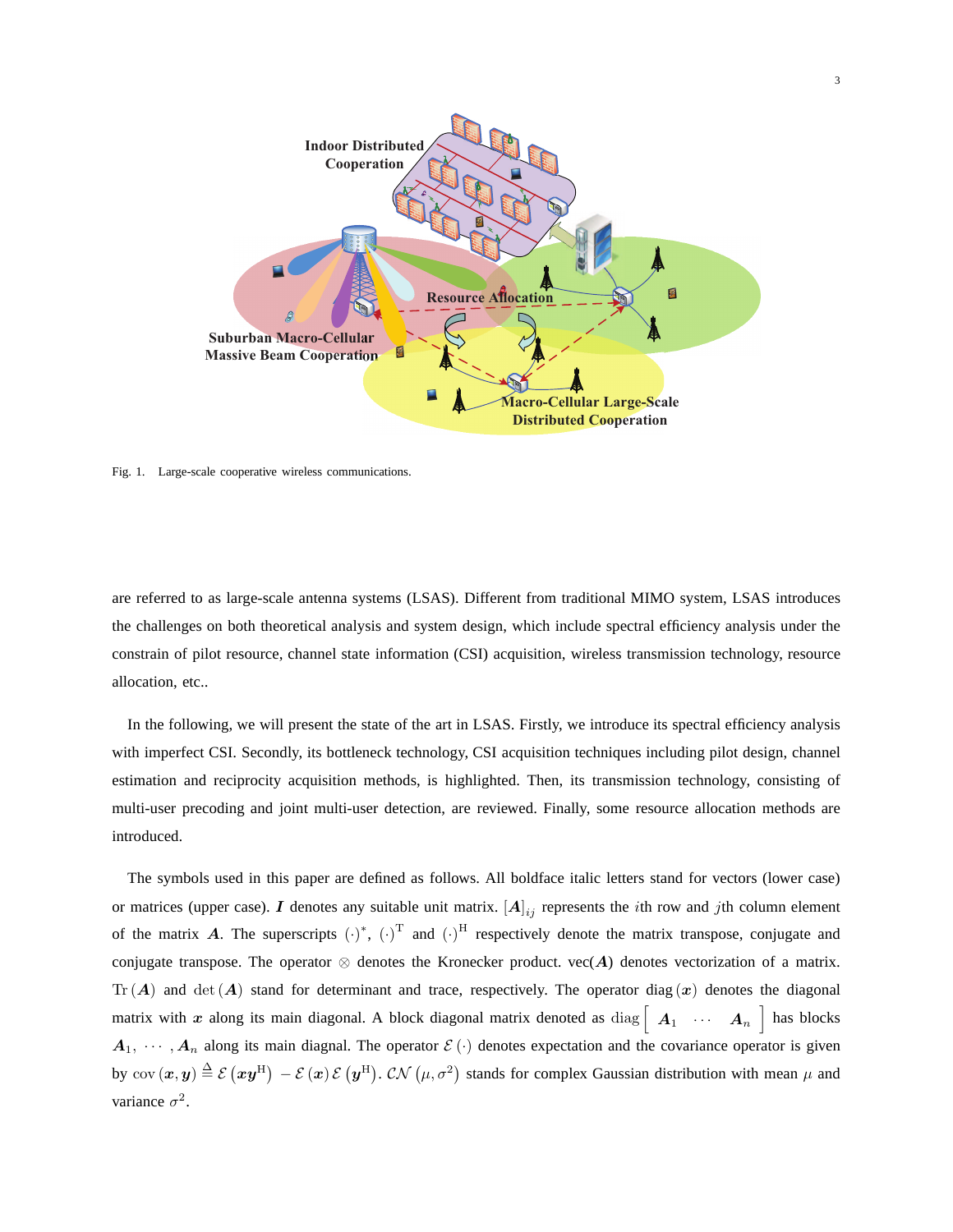## II. SPECTRAL EFFICIENCY ANALYSIS OF LSAS

Capacity analysis is a basis for system design. In the past 20 years, many researchers have studied the capacity of MIMO. Random matrix theory plays an important role in the theoretical analysis of MIMO capacity. The fundamental mathematical tools include the statistical properties of Wishart matrix and its eigenvalues [\[15\]](#page-19-2), the asymptotic statistical properties of large dimensional random matrices [\[15\]](#page-19-2), free probability theory [\[16\]](#page-19-3) and the deterministic equivalent method [\[17\]](#page-19-4). With these mathematical tools, extensive research has been done on the capacity of different MIMO channels, including multi-user MIMO (MU-MIMO) and distributed MU-MIMO channels.

However, most of the studies on MIMO capacity are focused on perfect CSI at receiver side. Since a bottleneck of multi-user large-scale MIMO systems is CSI acquisition, it is necessary to study information theory under the constrained pilot resource. The spectral and energy efficiencies in both uplink and downlink massive MIMO systems were analyzed in [\[18\]](#page-19-5), where the impact of imperfect CSI on the performance was demonstrated. In [\[19\]](#page-19-6), the spectral efficiency of massive MIMO systems with different transceivers has been studied with the consideration of pilot contamination. The theoretical results revealed the relationship between the number of BS antennas per user and the transceiver techniques.

In the following, we consider multi-cell multi-user DAS as an example, of which massive MIMO is its special case. We assume that the pilot resource is limited and pilot sequences are reused by the users in the systems. We present a closed-form expression of asymptotic capacity. Furthermore, we also give some research directions.

## *A. Theoretical analysis of spectral efficiency*

Consider multi-cell multi-user DAS with L hexagonal cells, as shown in Figure [2.](#page-4-0) Each cell consists of N RRUs and  $K$  single-antenna users. Each RRU is equipped with  $M$  antennas. All the RRUs in each cell are connected to a BBU through optical fibers. In this paper, Cell 1 is the reference cell. The uplink channel vector between the kth user of cell  $l$  to all of the RRUs of the cell 1 is denoted as

$$
\mathbf{g}_{l,k} \stackrel{\Delta}{=} \mathbf{R}_{l,k}^{\frac{1}{2}} \mathbf{\Lambda}_{l,k}^{\frac{1}{2}} \mathbf{h}_{l,k},\tag{1}
$$

where

$$
\Lambda'_{l,k} \stackrel{\Delta}{=} \text{diag}\left[\lambda_{l,1,k} \quad \cdots \quad \lambda_{l,N,k},\right],\tag{2}
$$

$$
\Lambda_{l,k} \stackrel{\Delta}{=} \Lambda'_{l,k} \otimes I_M, \tag{3}
$$

$$
\boldsymbol{R}_{l,k} \stackrel{\Delta}{=} \text{diag} \left[ \begin{array}{ccc} \boldsymbol{R}_{l,1,k} & \cdots & \boldsymbol{R}_{l,N,k} \end{array} \right], \tag{4}
$$

$$
\boldsymbol{h}_{l,k} = \left[\begin{array}{ccc} \boldsymbol{h}_{l,1,k}^{\mathrm{T}} & \cdots & \boldsymbol{h}_{l,N,k}^{\mathrm{T}} \end{array}\right]^{\mathrm{T}}.\tag{5}
$$

 $\lambda_{l,n,k}$  represents the large-scale and shadow fading between the kth user of cell l and the nth RRU of cell 1 and  $\Lambda'_{l,k}$  is a diagonal matrix representing the large-scale and shadow fading matrix between the kth user of cell l and all the RRUs of cell 1. We assume the links between the user and all the antennas of a RRU have the same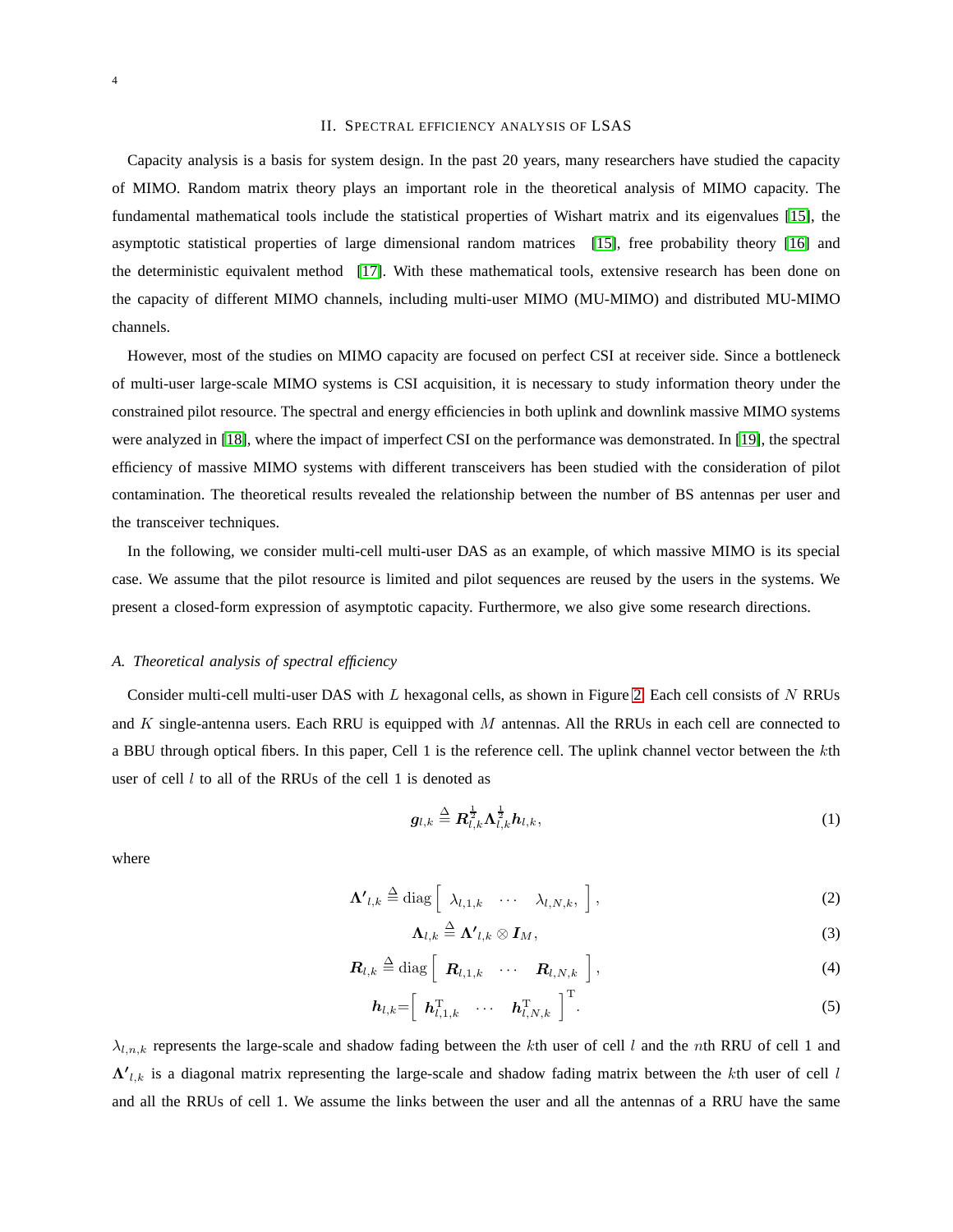

<span id="page-4-0"></span>Fig. 2. Multi-cell multi-user large-scale distributed antenna system.

large-scale and shadow fading and  $\Lambda_{l,k}$  represents the large-scale and shadow fading matrix between the kth user of cell l and all the antennas of N RRUs of cell 1.  $R_{l,n,k}$  is an  $M \times M$  receive correlation matrix of the kth user of cell l to the nth RRU of cell 1 and  $R_{l,k}$  is an  $MN \times MN$  block diagonal receive correlation matrix of the kth user of cell l to all the RRUs of cell 1.  $h_{l,n,k}$  represents the small-scale fading between the kth user of cell  $l$  and the nth RRU of cell 1, and it is a vector of size  $M$  which contains independent identically distributed (i.i.d.) zero mean circularly symmetric complex Gaussian (ZMCSCG) random variables with unit variance.  $h_{l,k}$ , an  $MN \times 1$  vector, represents the small-scale fading between the kth user of cell l and all the antennas of N RRUs of cell 1. The channel matrix between K users of cell l and all antennas of N RRUs of cell 1 is defined as  $\bm{G}_l=\left[\begin{array}{ccc} \bm{g}_{l,1} & \cdots & \bm{g}_{l,K} \end{array}\right].$ 

We assume the BBU obtains uplink CSI by uplink pilot sequences from the users.  $K \times K$  identity matrix is used as the pilot sequences set for  $K$  users of any cell. That is, for inner-cell users, the pilot sequences are orthogonal. For example, a user sends pilot symbol 1 on a time-frequency resource when other users in the same cell send pilot symbol 0. Since the pilot sequences are reused by the other cell users, there is a severe pilot contamination among the adjacent cells.

Because  $\mathcal{E}\left[\mathbf{g}_{l,k}\mathbf{g}_{l',k'}^{\mathrm{H}}\right]=0$ , for  $k\neq k'$ , the estimation of  $\mathbf{g}_{l,k}$  can be processed individually. To estimate  $\mathbf{g}_{l,k}$ , we have the following observations

$$
\boldsymbol{y}_{\mathrm{P},k} = \boldsymbol{g}_{l,k} + \sum_{i \neq l} \boldsymbol{g}_{i,k} + \boldsymbol{z}_{\mathrm{P},k},\tag{6}
$$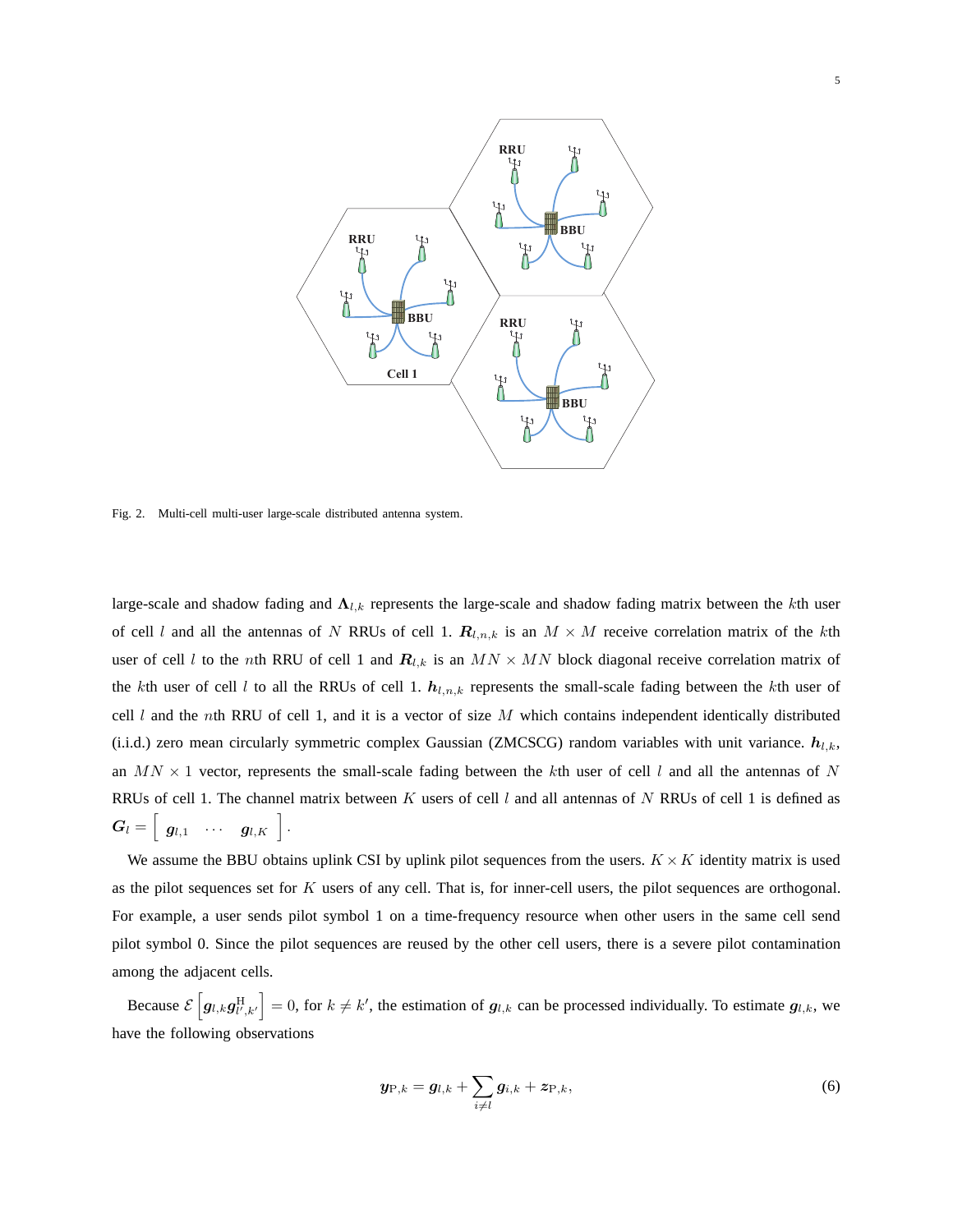where  $z_{P,k}$  is the equivalent Gaussian noise with variance  $\gamma_P$ . From [\[20\]](#page-19-7), we can conclude that

$$
\hat{\boldsymbol{g}}_{l,k} = \boldsymbol{R}_{l,k} \boldsymbol{\Lambda}_{l,k} \boldsymbol{Q}_k^{-1} \boldsymbol{y}_{\mathrm{P},k}, \quad l = 1, \ldots, L. \tag{7}
$$

$$
\mathbf{Q}_k = \sum_{i=1}^L \mathbf{R}_{i,k} \mathbf{\Lambda}_{i,k} + \gamma_{\rm P} \mathbf{I}_{MN}.
$$
 (8)

Channel estimation error is defined as  $\tilde{g}_{l,k} = g_{l,k} - \hat{g}_{l,k}$  and its covariance matrix can be expressed as

$$
cov\left(\tilde{\boldsymbol{g}}_{l,k},\tilde{\boldsymbol{g}}_{l,k}\right)=\boldsymbol{R}_{l,k}\boldsymbol{\Lambda}_{l,k}-\boldsymbol{R}_{l,k}\boldsymbol{\Lambda}_{l,k}\boldsymbol{Q}_k^{-1}\boldsymbol{R}_{l,k}\boldsymbol{\Lambda}_{l,k}.
$$
\n(9)

Define  $\hat{h}_k \triangleq Q_k^{-\frac{1}{2}} y_{P,k}$ . It can be seen that  $\hat{h}_k$  obeys  $\hat{h}_k \sim \mathcal{CN}(0, I_{MN})$  and is not related to l. Then, the channel vector can be modelled as

$$
\hat{\boldsymbol{g}}_{l,k} = \boldsymbol{R}_{l,k} \boldsymbol{\Lambda}_{l,k} \boldsymbol{Q}_k^{-\frac{1}{2}} \hat{\boldsymbol{h}}_k. \tag{10}
$$

After channel estimation, the channel vector between the kth user of cell l and all of the RRUs of cell 1 can be expressed as a correlated fading channel with the Rayleigh fading part  $\hat{h}_k$ . The main difference between the realistic channel model and the equivalent channel model is that the Rayleigh fading part of  $\hat{g}_{l,k}$  is not related to l while that of  $g_{l,k}$  is statistically independent for any l.

By defining the following channel matrix  $\hat G_l = \left[\begin{array}{ccc} \hat g_{l,1} & \cdots & \hat g_{l,K} \end{array}\right]$ , the relationship between the estimated channel matrix  $\hat{G}_l$  and the transmit and receive signal can be expressed as

$$
\boldsymbol{y}_1 = \hat{\boldsymbol{G}}_1 \boldsymbol{x}_1 + \sum_{l=2}^{L} \hat{\boldsymbol{G}}_l \boldsymbol{x}_l + \sum_{l=1}^{L} \tilde{\boldsymbol{G}}_l \boldsymbol{x}_l + \boldsymbol{z}_1, \qquad (11)
$$

Using the minimum mean square error (MMSE) receiver, the sum-rate can be written as [\[21\]](#page-19-8)

$$
C = \log_2 \det \left( \sum_{l=1}^{L} \hat{G}_l \hat{G}_l^{\mathrm{H}} + \Sigma \right) - \log_2 \det \left( \sum_{l=2}^{L} \hat{G}_l \hat{G}_l^{\mathrm{H}} + \Sigma \right), \tag{12}
$$

where

$$
\Sigma = \sum_{l=1}^{L} \sum_{k=1}^{K} \left( \boldsymbol{R}_{l,k} \boldsymbol{\Lambda}_{l,k} - \boldsymbol{R}_{l,k} \boldsymbol{\Lambda}_{l,k} \boldsymbol{Q}_{k}^{-1} \boldsymbol{R}_{l,k} \boldsymbol{\Lambda}_{l,k} \right) + \gamma_{\text{UL}} \boldsymbol{I}_{MN},
$$
\n(13)

and  $\gamma_{\text{UL}}$  is the Gaussian noise variance in the uplink channel. As mentioned above, the equivalent model of multicell multi-user LSAS was given with imperfect CSI. Obviously, the above formulas are similar to that of MIMO channel capacity with multi-cell interference. However, it is more challenging to thoeretically analyze the capacity in LSAS, owing to the correlation of  $\hat{G}_l$ . It has been proved in [\[21\]](#page-19-8) that as  $MN \to \infty$ , the sum-rate satisfies

$$
C - C_{\text{inf}} \to 0. \tag{14}
$$

where

<span id="page-5-0"></span>
$$
C_{\inf} = \sum_{k=1}^{K} \log_2 \left[ 1 + \xi_{1,1,k} - \xi_{1,2:L,k}^{\mathrm{T}} (\boldsymbol{\Xi'}_k + \boldsymbol{I}_{L-1})^{-1} \xi_{2:L,1,k} \right],
$$
(15)

$$
\xi_{i,l,k} \stackrel{\Delta}{=} \text{Tr}\left(\mathbf{Q}_k^{-1}\mathbf{\Lambda}_{i,k}\mathbf{R}_{i,k}\mathbf{\Sigma}^{-1}\mathbf{R}_{l,k}\mathbf{\Lambda}_{l,k}\right),\tag{16}
$$

$$
\mathbf{\Xi'} = \begin{bmatrix} \xi_{2,2,k} & \cdots & \xi_{2,L,k} \\ \vdots & \ddots & \vdots \\ \xi_{L,2,k} & \cdots & \xi_{L,L,k} \end{bmatrix},\tag{17}
$$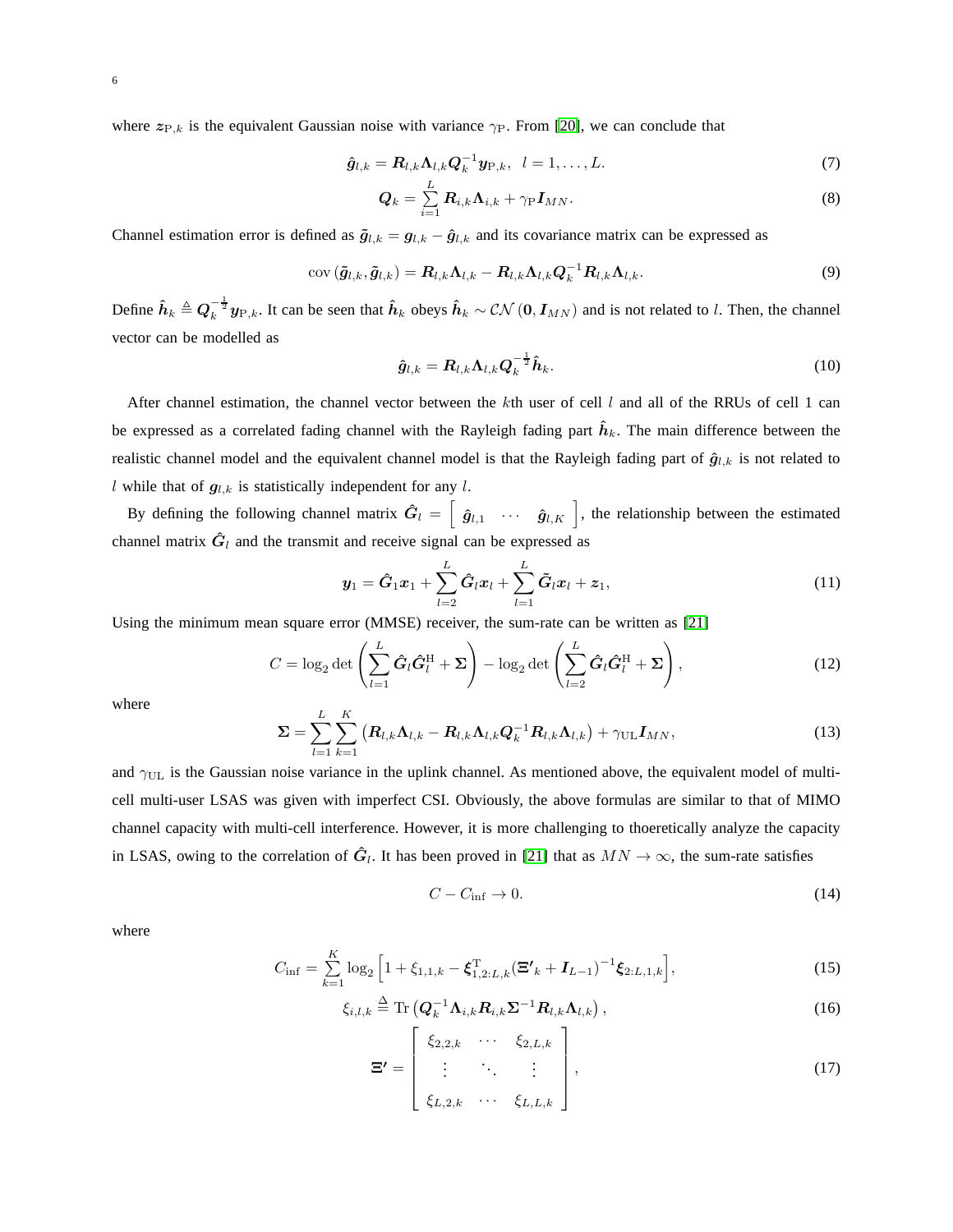$$
\xi_{1,2:L,k} = \left[ \begin{array}{ccc} \xi_{1,2,k} & \cdots & \xi_{1,L,k} \end{array} \right]^{\mathrm{T}},
$$
 (18)

$$
\xi_{2:L,1,k} = \left[ \begin{array}{ccc} \xi_{2,1,k} & \cdots & \xi_{L,1,k} \end{array} \right]^{\mathrm{T}}.
$$
 (19)

The above equations are general expressions for the capacity of multi-cell multi-user DAS, which covers those of massive MIMO. It is easy to verify that the expression of the sum-rate in [\[20\]](#page-19-7) is a special case of [\(15\)](#page-5-0). In particular, when  $\mathbf{R}_{l,k} = \mathbf{I}_M$  for all l and k,  $N = 1$ , and  $M \to \infty$ ,  $C_{\text{inf}}$  satisfies

$$
C_{\inf} = \sum_{k=1}^{K} \log_2 \left[ 1 + \frac{\lambda_{1,1,k}^2}{\sum_{l=2}^{L} \lambda_{l,1,k}^2 + \frac{\varepsilon + \text{2ML}}{M} \left( \sum_{l=1}^{L} \lambda_{l,1,k} + \gamma_{\text{P}} \right)} \right],
$$
(20)

where

$$
\varepsilon = \sum_{k=1}^{K} \sum_{l=1}^{L} \lambda_{l,1,k} - \sum_{k=1}^{K} \left( \sum_{l=1}^{L} \lambda_{l,1,k}^{2} \right) \left( \sum_{l=1}^{L} \lambda_{l,1,k} + \gamma_{\rm P} \right)^{-1}.
$$
 (21)

It can be seen that when  $M \to \infty$ ,

$$
C_{\inf} = \sum_{k=1}^{K} \log_2 \left( 1 + \frac{\lambda_{1,1,k}^2}{\sum_{l=2}^{L} \lambda_{l,1,k}^2} \right),
$$
 (22)

which is the same as the sum-rate with the maximal ratio combining (MRC) receiver [\[5\]](#page-18-4).

The above theoretical results show that the capacity increases with the number of users, when the number of antennas at the BS is larger than the number of users. However, if orthogonal pilots are used in the uplink, pilot overhead increases linearly with the number of users, and then there exists a largest number of users served by the system. It can also be seen that LSAS is interference-limited and its performance is limited by the users using the same pilot sequence in other cells. The downlink capacity of large-scale DAS was studied with maximun ratio transmission (MRT) precoder according to the above model with pilot contamination in [\[22\]](#page-19-9). The results in [\[21\]](#page-19-8), [\[22\]](#page-19-9) demonstrated that under the same condition, the uplink capacity of large-scale distributed MIMO systems has 100% improvement than that of massive MIMO systems with MMSE receiver, while the improvement is 50% with MRT in the downlink.

# *B. System-level spectral efficiency*

System-level spectral efficiency is a key parameter indicator of cellular mobile communication systems in industry, and is usually obtained by complex and time-consuming system simulation. In recent years, in order to demonstrate the impact of the system parameters, some researchers have studied the theoretical analysis of the system-level spectral efficiency.

There are two kinds of methods to study system-level spectral efficiency. The first one is using the stochastic geometry. As a representative paper, [\[23\]](#page-19-10) derived the system-level spectral efficiency of multi-cell cellular systems. The main idea was that the spectral efficiency is obtained by Shannon formula according to signal to interference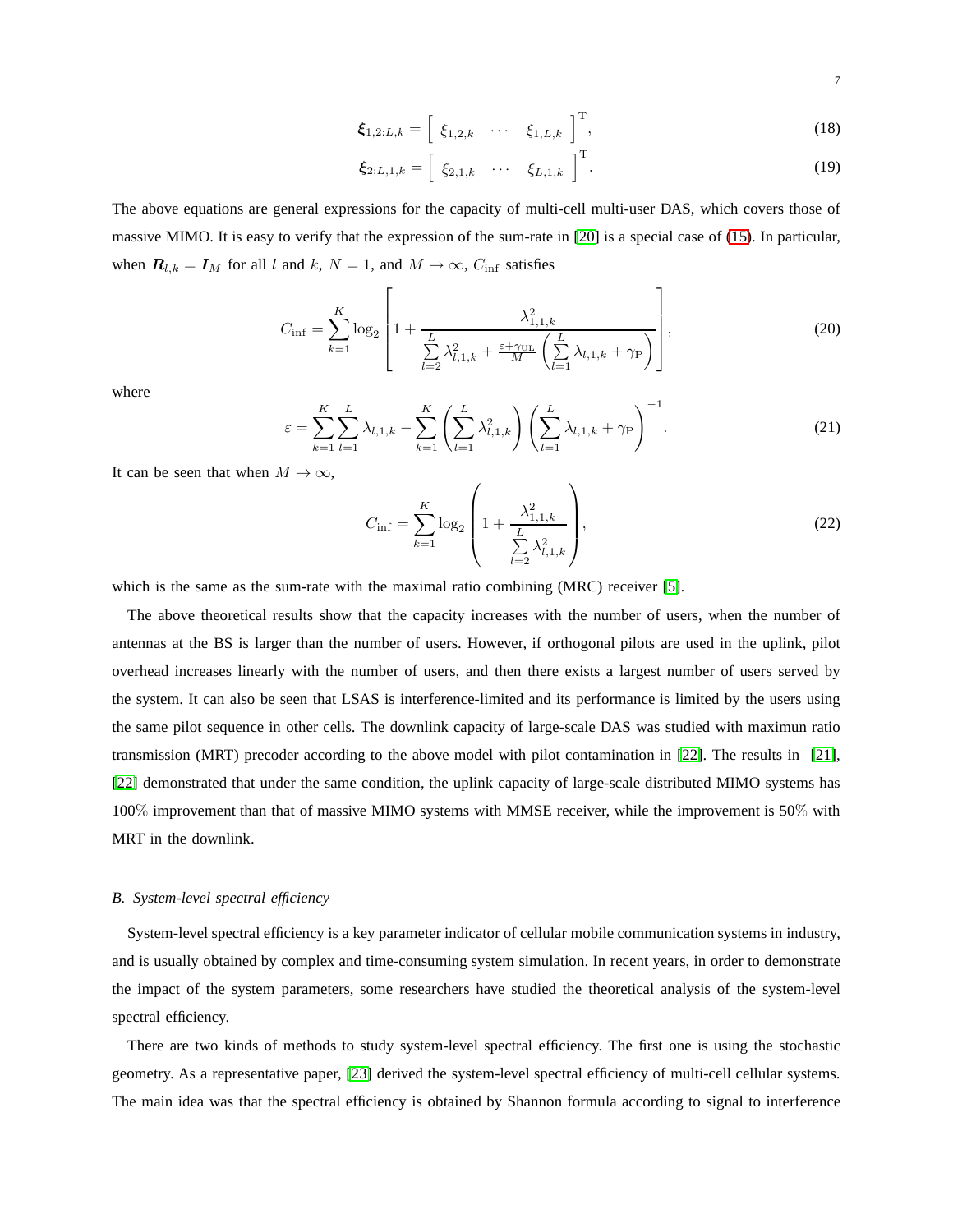plus noise ratio (SINR), and then assuming that the BS locations are modeled as Poisson point process, the systemlevel spectral efficiency can be given by an elegant closed-form expression. The stochastic geometry model attracts more and more attention. For example, it has been applied to spectral efficiency analysis of cooperative BS systems [\[24\]](#page-19-11), capacity analysis of heterogeneous network [\[25\]](#page-19-12), capacity analysis of DAS [\[26\]](#page-19-13), and capacity analysis of massive MIMO systems [\[27\]](#page-19-14). However, in cooperative BSs or DAS, the closed expressions obtained by using Poisson point process is too complex to give an explicit relationship between system-level spectral efficiency and system parameters. Furthermore, when imperfect CSI (especially pilot contamination) is considered, due to the complicated expression of SINR, the analysis of system-level spectral efficiency has not been seen.

Another method is based on the model which has been widely used in the system-level simulation. The theoretical analysis has two steps: first, the locations of the users in the system are fixed, and the ergodic spectral efficiency is obtained by averaging the spectral efficiency over the small-scale fading. Obviously, the ergodic spectral efficiency is a function of the users' location. After that, assuming that the BS locations are fixed and all the users are uniformly distributed in every cell, we obtain the average of the ergodic spectral efficiency. The closed expressions for both distributed and centralized antenna systems were firstly derived in [\[28\]](#page-19-15). In [\[29\]](#page-19-16), the average spectral efficiency of DAS was further obtained with all RRUs on a circle. According to asymptotic upper and lower bounds of system-level spectral efficiency for non-cooperative multi-cell multi-user cellular systems, the relationship between system-level spectral efficiency and system parameters was derived (including bandwidth, the number of users and RRUs) in [\[30\]](#page-19-17). In [\[31\]](#page-19-18), an approximate closed-form expression of average spectral efficiency for multi-cell multi-user massive MIMO systems was given when pilot reuse was considered.

# *C. Topics for Future Research*

When pilot contamination is considered, spectral efficiency analysis should be further studied for large-scale DAS with zero forcing (ZF) or regularized ZF (RZF) precoding. Recently, the impact of non-ideal hardware on system capacity attracts attention [\[32\]](#page-19-19) [\[33\]](#page-19-20). Moreover, it was found that non-reciprocity between uplink and downlink has a substantial impact on spectral efficiency for time division duplex (TDD) systems. Finally, considering imperfect CSI, asymptotic analysis of system-level spectral efficiency is also a challenging research direction.

## III. CSI ACQUISITION IN LSAS

In LSAS, with an increasing number of BS antennas and spatial-division users, CSI acquisition becomes a bottleneck in system implementation. When orthogonal pilots are employed, pilot overhead increases linearly with the total number of antennas of the users or the total number of antennas at BS for uplink or downlink, respectively. To achieve the capacity of broadcast channel, CSI of downlink should be known at BS. However, since the number of BS antennas may be much larger than the total number of users' antennas, downlink CSI acquisition becomes an obstacle for LSAS. For TDD systems, during the coherence time, due to the reciprocity of the uplink and downlink channels, the estimation of uplink channels at BS can be utilized to design downlink precoding. That means the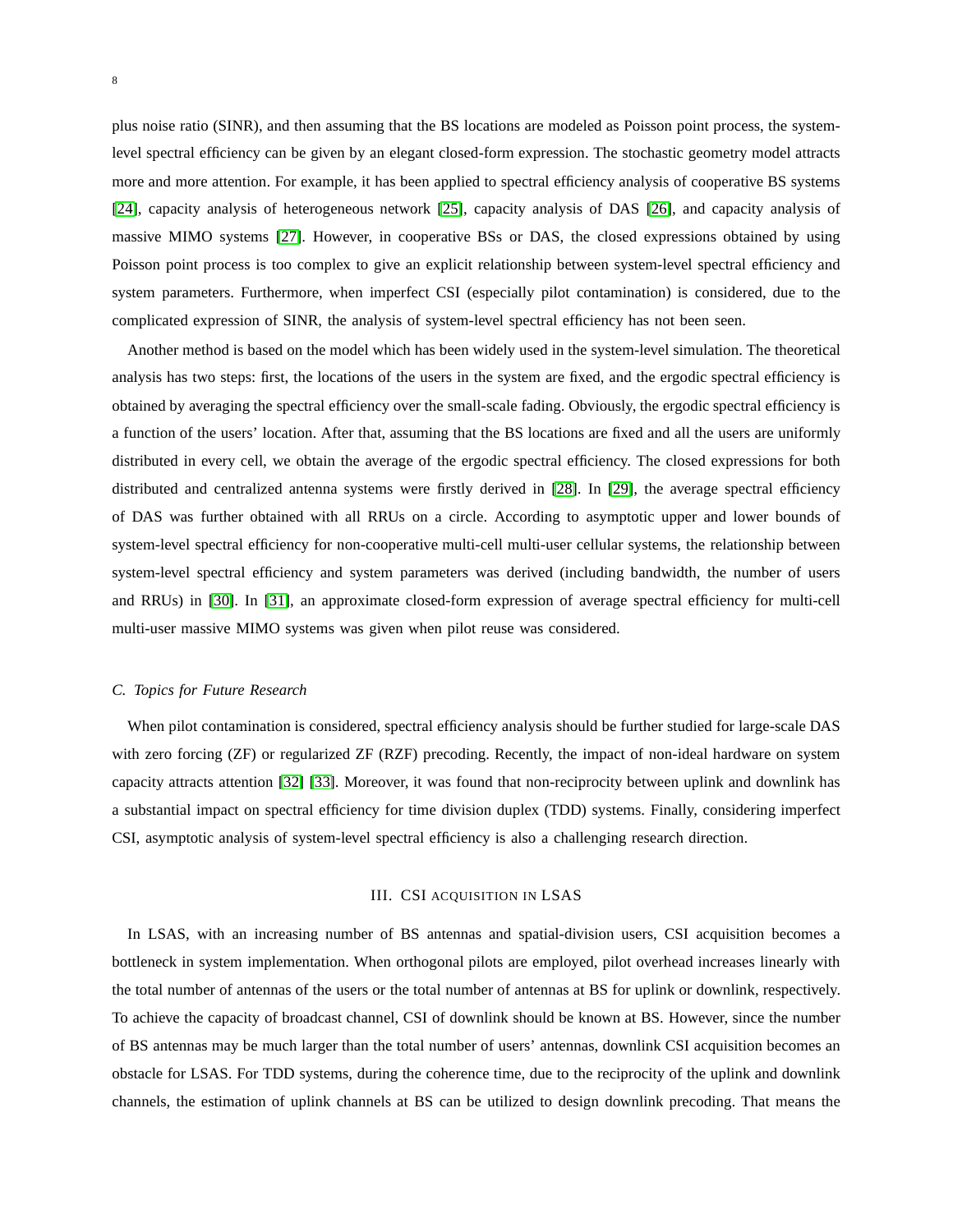overhead of both downlink pilots and the CSI feedback can be avoided for TDD systems. While for frequency division duplex (FDD) systems, the lack of the reciprocity becomes a main challenge.

CSI acquisition in LSAS is experiencing facing the following problems. First, the pilot overhead still linearly increases with the total number of users' antennas, even for TDD systems. How to reduce the pilot overhead or utilize pilot resource efficiently should be studied. Second, under the limited pilot resource, how to improve the accuracy of channel estimation is also important. Finally, although for TDD system, the uplink/downlink wireless channels are reciprocal, the overall channels are nonreciprocal due to the mismatch of transceiver radio frequency (RF) circuits. In the following, we will give the detailed investigation on the pilot design, channel estimation methods, and reciprocity calibration for LSAS.

## *A. Pilot design*

Since CSI plays an important role in both transmitter and receiver, reference signal design has always been the key technology for mobile communication systems. According to the functions of reference signals, they can be divided into CSI reference signal (CSI-RS) and demodulation reference signal (DM-RS). CSI-RS is usually sent omnidirectionally, which can be used to obtain the channel quality indicator, or the statistical channel information, etc.. CSI-RS is usually sparse in time and frequency domain. DM-RS are mainly served as data demodulation. To reduce the overhead, precoded pilots are usually adopted for DM-RS.

Pilot design is usually divided into two kinds: orthogonal design and non-orthogonal design. Orthogonal pilot sequences has been widely used in wireless communication systems. The idea of orthogonal design includes time division multiplexing, frequency division multiplexing, code division multiplexing and their combinations. These techniques have been applied in 3GPP LTE standard. The advantage of orthogonal design is that it can achieve optimal performance with least square channel estimation. However, the disadvantage is that the overhead is large for LSAS, especially for multi-cell multi-user LSAS. Hence, there is an urgent request to reduce the pilot overhead. Nonorthogonal pilot sequences are often adopted to reduce the pilot overhead. For LSAS, two solutions have been proposed. One uses the idea of superposition of pilot symbols and data symbols, and another solution is pilot reuse. The former will introduce extra interference between pilot and data, and the later will suffer from pilot contamination.

In [\[34\]](#page-19-21), a multi-cell time-shifted pilot scheme was presented, and the interference between pilots and data can be suppressed by interference cancellation. [\[34\]](#page-19-21) showed that with this method, pilot contamination can be mitigated when the number of BS antennas approaches infinity. However, when the number of spatial-division users is large, for time-shifted pilot systems, to achieve the same performance as the synchronized pilot systems, there is need for more antennas in the BS. In [\[35\]](#page-19-22), the semi-orthogonal pilot design was proposed to allow simultaneous data and pilot transmission by using the successive interference cancellation. Simulation and theoretical analysis showed that the method can greatly reduce the pilot overhead and then improve the spectral efficiency. The idea behind both [\[34\]](#page-19-21) and [\[35\]](#page-19-22) is the superposition of pilot and data.

Pilot reuse [\[5\]](#page-18-4) has been studied since massive MIMO was firstly proposed. In [\[36\]](#page-20-0), with long-term channel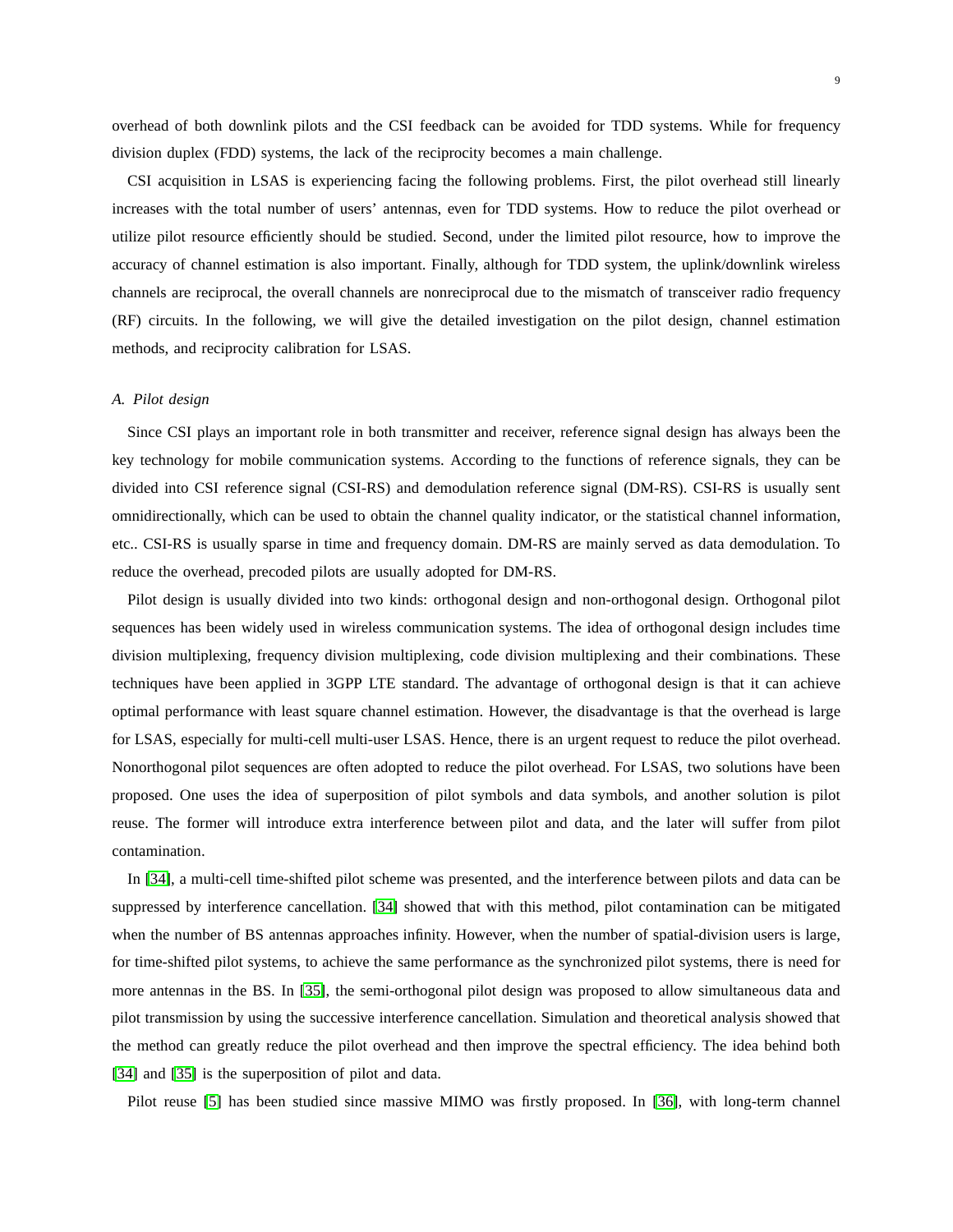information, such as large-scale fading, three low-complexity pilot scheduling approaches were further proposed to maximize the achievable sum rate, including the greedy algorithm, the tabu search (TS) algorithm and the greedy TS algorithm. The research on massive MIMO channel model showed that there are sparse characteristics in the spatial domain and time domain when both the number of antennas and the bandwidth greatly increase. Pilot assignment using the sparsity of the massive MIMO channels can mitigate pilot contamination effectively. In [\[37\]](#page-20-1), it has been proved that the mean square error of channel estimation can be minimized, provided that the angle of arrival intervals of users are non-overlapping. Therefore, pilot reuse in spatial correlated massive MIMO channels is feasible when channels are sparse in the angle domain. Moreover, the second-order statistics of channels can be exploited to improve the performance of pilot assignment [\[36\]](#page-20-0)–[\[38\]](#page-20-2), and therefore, pilot contamination can be mitigated. In the time domain, the sparsity of the wideband MIMO channels can also be used to suppress pilot contamination [\[39\]](#page-20-3) [\[40\]](#page-20-4).

For large-scale DAS, the distributed MIMO channels are sparse in the power domain [\[14\]](#page-19-1). We can also use this property of distributed MIMO to do pilot assignment. With the users' locations, an inter-user interference (IUI) matrix can be constructed to quantify the inter-user pilot interference. From this point of view, pilot reuse and frequency allocation are similar. Some methods used in frequency allocation, such as fractional frequency reuse or the advanced graph coloring algorithm, can be employed to reduce the pilot contamination in distributed MIMO systems [\[41\]](#page-20-5) [\[42\]](#page-20-6).

For CSI acquisition in massive MIMO systems, there are more challenges in FDD than in TDD. Assuming that the BS and the users share a common set of training signals, open-loop and closed-loop training frameworks were proposed in [\[43\]](#page-20-7). In open-loop training, the BS transmits training signals in a round-robin manner, so that the receiver can estimate the current channel using spatial or temporal correlations as well as previous channel estimations. In closed-loop mode, the user feeds back the sequence number of the best training signal which is selected from the previously received training signals. Then, with the index feedback from the users, the BS determines the training signal to be sent out.

## *B. Channel estimation methods*

Exploiting the sparsity of massive MIMO channel is an efficient way to improve the performance of channel estimation. Based on a physically motivated channel model, a critical relationship for massive MIMO orthogonal frequency division multiplexing (OFDM) has been revealed between the space-frequency domain channel covariance matrix (SFCCM) and the channel power angle-delay spectrum [\[45\]](#page-20-8). When the number of antennas at BS is sufficiently large, the SFCCM can be well approximated by [\[45\]](#page-20-8)

$$
\boldsymbol{R}_{k} \approx \left(\boldsymbol{F}_{N_{c} \times N_{g}} \otimes \boldsymbol{V}_{M}\right) \text{diag}\left[\text{vec}\left(\boldsymbol{\Omega}_{k}\right)\right] \left(\boldsymbol{F}_{N_{c} \times N_{g}} \otimes \boldsymbol{V}_{M}\right)^{\text{H}},\tag{23}
$$

where  $N_c$  is the number of subcarriers,  $N_g$  is the length of the guard interval,  $F_{N_c \times N_g}$  denotes the matrix composed of the first  $N_{\rm g}$  columns of  $N_{\rm c}$  dimensional unitary discrete Fourier transform (DFT) matrix,  $V_M$  is a matrix containing the spatial information, and  $\Omega_k$  is referred to the angle-delay domain channel power matrix, which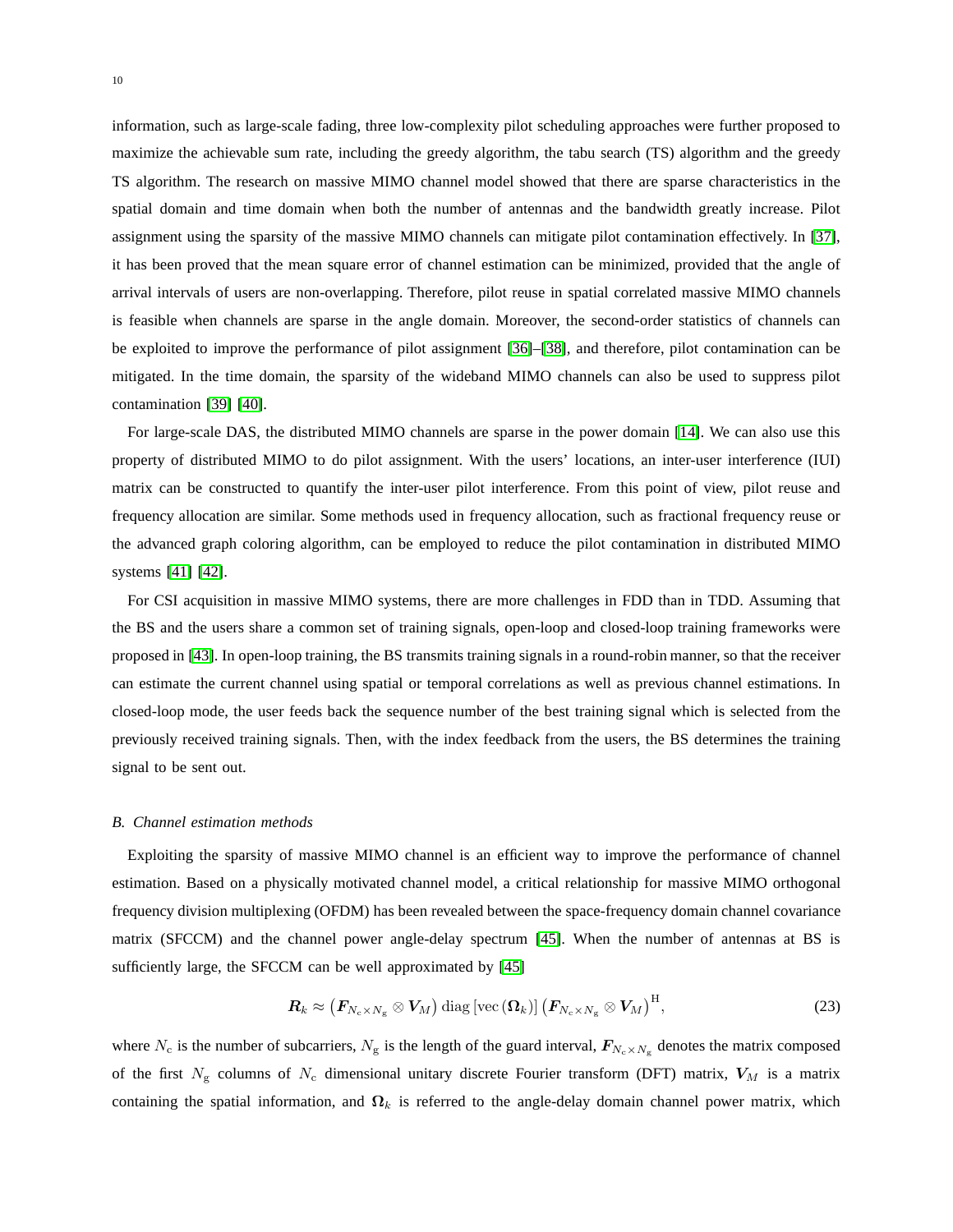describes the sparsity of wireless channels in the angle-delay domain. Therefore, the eigenvectors of the SFCCMs for different users tend to be the same in the asymptotically large array regime, which shows that massive MIMO-OFDM channels can be asymptotically decorrelated by the fixed space-frequency domain statistical eigendirections, while the eigenvalues depend on the corresponding channel power angle-delay spectrum. Furthermore, with a presented equivalent channel model, the sum of mean square error of channel estimation can be minimized if the channel power distributions of different users in the angle-delay domain can be made non-overlapping by proper pilot phase shift scheduling.

Since channels in wideband massive MIMO have sparsity in both the angular [\[49\]](#page-20-9) and delay domain [\[39\]](#page-20-3), a parametric channel model can be utilized to represent this type of channels. Then, subspace channel estimation methods [\[46\]](#page-20-10), [\[50\]](#page-20-11) can be applied to parameterized channel estimation. In [\[51\]](#page-20-12) , more accurate channel estimates could be obtained through direction of arrival and direction of departure estimation of resolvable paths.

Compress sensing, as another effective way to estimate sparse channels, can achieve more accurate channel estimation with lower pilot overhead. In [\[47\]](#page-20-13), with the inherent sparsity of wireless channels, the channel estimation was modeled as a joint sparse recovery problem, which can be solved by an improved algorithm named block optimized orthogonal matching pursuit. In [\[53\]](#page-20-14), a distributed Bayesian method, which is based on the support agnostic Bayesian matching pursuit algorithm [\[52\]](#page-20-15), has been developed to improve channel estimates in massive MIMO. This approach essentially exploits the channel sparsity and common support properties to estimate sparse channels with a small number of pilots.

The problem of pilot contamination is very similar to the channel estimation problem in code division multiple access (CDMA) systems. Blind channel estimation which has been extensively studied in CDMA system by many researchers was reconsidered to solve the problem of the pilot overhead for LSAS. In TDD systems, with spatial asymptotic orthogonality of channels in massive MIMO systems, Ngo et al. proposed a blind channel estimation algorithm based on eigenvalue decomposition [\[54\]](#page-20-16). Using only a few uplink pilots, it can remove the ambiguity of the blind channel estimation. Based on subspace projection, a blind channel estimation method without pilot symbols was presented to further overcome pilot contamination [\[55\]](#page-20-17). However, the computational complexity becomes a major obstacle for the practical implementation.

In addition, data-aided channel estimation is also a traditional method to improve the performance of channel estimation. The performance can be further enhanced by using iterative receiver with joint data detection and channel estimation [\[56\]](#page-20-18). Nevertheless, due to the non-orthogonality of the data symbols, the performance improvement can be obtained only when the data length is long enough. Correspondingly, in return, its computational complexity increases significantly with the number of users and the data length.

By exploiting the sparsity in the time domain, a joint design of channel estimation and pilot assignment was proposed to mitigate pilot contamination as well as improve the performance in [\[39\]](#page-20-3). The main idea behind this method is that with the orthogonal property of different users in the time-delay domain, pilot contamination is randomized by pilot assignment in the different time slots. Then, the power delay profile (PDP) is estimated via multipath time-delay estimation and multipath component extraction. In the ideal case, the estimated PDP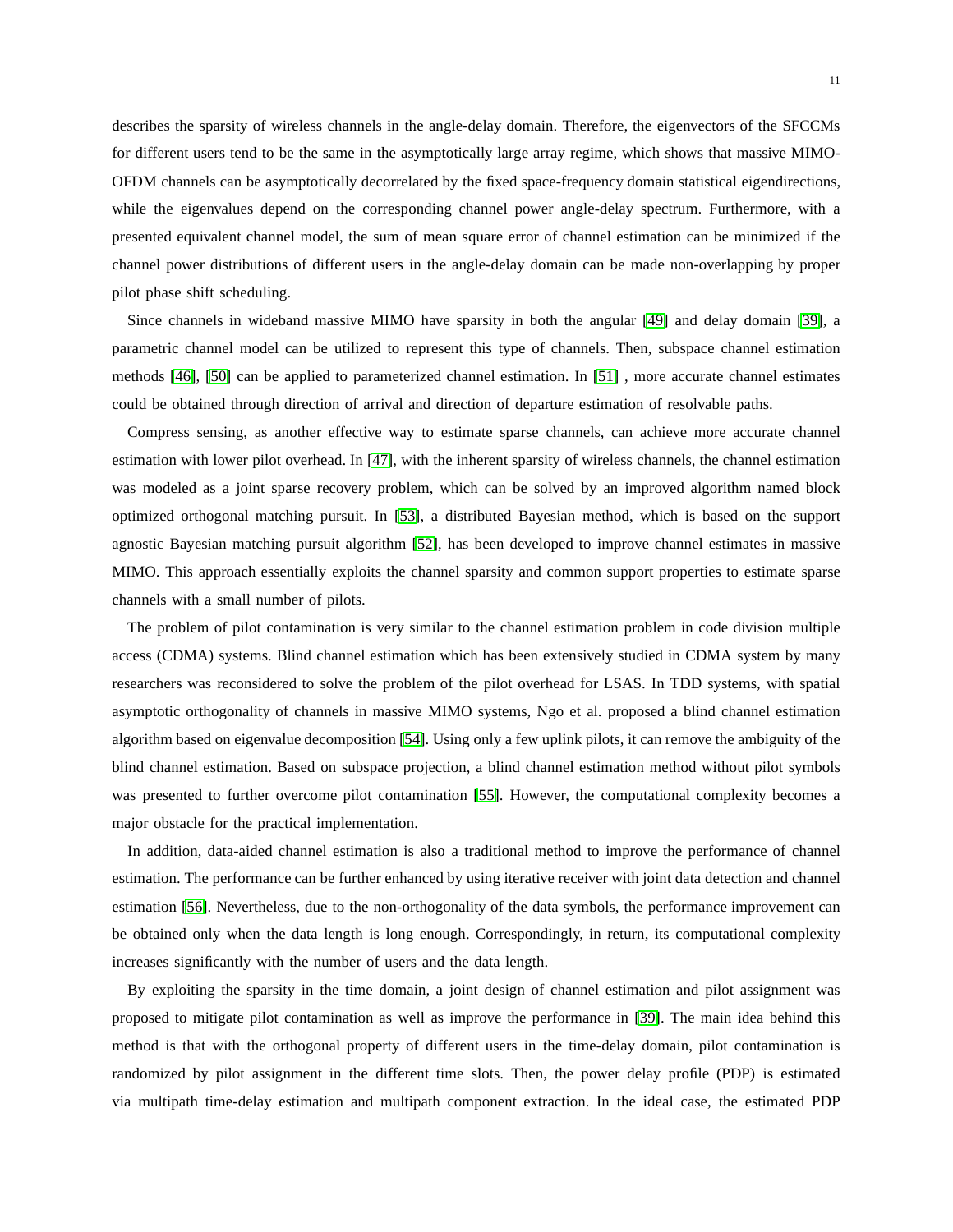approximates to that without pilot contamination. Finally, pilot contamination can be eliminated by the estimated PDP.

In an FDD system, feedback is a typical way to improve the accuracy of channel estimation. In [\[57\]](#page-20-19), a distributed compressive CSI estimation scheme was proposed, where the compressed measurements were observed at the users locally, while the CSI recovery was performed at the BS jointly. Considering the spatial sparsity and slow-varying characteristics, a distributed sparsity adaptive matching pursuit algorithm was proposed in [\[58\]](#page-20-20). By exploiting the spatially common sparsity of massive MIMO channels during multiple time blocks, a closed-loop channel tracking scheme was also proposed to track the channels [\[58\]](#page-20-20).

In large-scale distributed MIMO, both the small-scale fading coefficients (SSFCs) and the large-scale fading coefficients (LSFCs) play important roles. Usually, the estimation of LSFCs has been largely neglected, assuming somehow perfectly known prior to SSFCs estimation. In [\[59\]](#page-20-21), a channel estimation algorithm was proposed to obtained the LSFCs by taking advantage of the spatial samples and the channel hardening effect.

## *C. Reciprocity calibration for TDD systems*

In the practical wireless communication systems, the baseband channel matrix is composed of the wireless propagation channel and the coefficients of transceiver RF circuits. For TDD systems, although the wireless propagation channels are reciprocal, the RF circuits usually include antennas, mixers, filters, analog to digital converters, power amplifiers, etc. which are usually not symmetric for transmitter and receiver. This non-symmetric of the transceiver RF (also called as RF mismatches) makes the whole channel matrix non-reciprocal.

Considering the RF mismatches, the uplink and downlink channels are modeled by

$$
G_{\text{UL}} = C_{\text{BS},r} H^{\text{T}} C_{\text{UE},t},\tag{24}
$$

$$
G_{\rm DL} = C_{\rm UE, r} H C_{\rm BS, t},\tag{25}
$$

where H represents the wireless channel matrix,  $C_{\text{BS,t}}$  and  $C_{\text{BS,r}}$  denote the transmit and receive RF matrices of the BS, respectively, and  $C_{UE,t}$  and  $C_{UE,r}$  denote the transmit and receive RF matrices of the user equipment (UE), respectively. All of these RF matrices are modeled as a diagonal matrix. Each diagonal can be modeled as a random variable with log-normal distributed amplitude and uniform distributed phase.

Using the transpose of the uplink channel as the downlink channel, the ZF precoding matrix is written as

$$
\boldsymbol{W} = \boldsymbol{G}_{\text{UL}}^* \big(\boldsymbol{G}_{\text{UL}}^{\text{T}} \boldsymbol{G}_{\text{UL}}^* \big)^{-1}.
$$

It can be seen that  $G_{\text{DL}}W$  is not a diagonal matrix and there exists IUI. If we use the following precoding matrix

<span id="page-11-0"></span>
$$
\boldsymbol{W} = \boldsymbol{C}_{\mathrm{BS,t}}^{-1} \boldsymbol{C}_{\mathrm{BS,r}} \boldsymbol{G}_{\mathrm{UL}}^* \left(\boldsymbol{G}_{\mathrm{UL}}^{\mathrm{T}} \boldsymbol{G}_{\mathrm{UL}}^*\right)^{-1},\tag{27}
$$

 $G_{\text{DL}}W$  becomes a diagonal matrix which means the IUI is avoided. Therefore,  $C_{\text{BS,t}}^{-1}C_{\text{BS,r}}$  is called as the calibration matrix.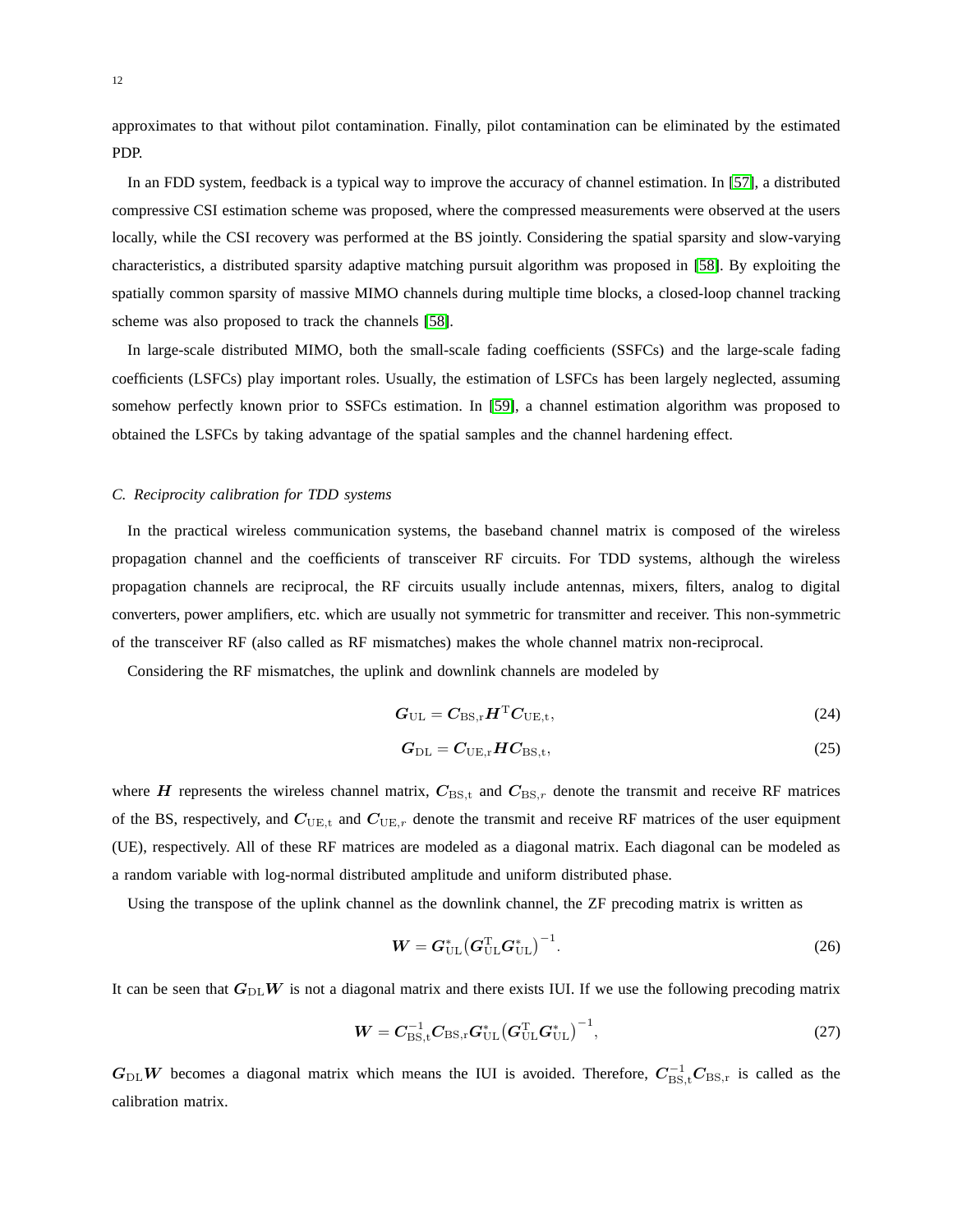

<span id="page-12-0"></span>Fig. 3. Normalized sum-rates loss versus the phase range of RF mismatches. The transmit SNR is set to be 10dB.

<span id="page-12-1"></span>Fig. 4. Normalized sum-rates loss versus the amplitude variance of RF mismatches. The transmit SNR is set to be 10dB.

The impact of the RF mismatches on the massive MIMO systems was analyzed in [\[60\]](#page-21-0)–[\[62\]](#page-21-1). Considering the RF mismatches, the lower bound of the ergodic sum-rate for multi-user massive MIMO can be given by [\[62\]](#page-21-1)

$$
\mathcal{E}\left(R^{\text{mis}}\right) \geq R_{\text{LB}}^{\text{perfect}} - \Delta R_{\text{BS}}^{\text{mis}} - \Delta R_{\text{UE}}^{\text{mis}}
$$

where

$$
R_{\text{LB}}^{\text{perfect}} = K \cdot \left[ \log (\rho) + \log \left( \frac{M - K}{K} \right) \right]
$$
  

$$
\Delta R_{\text{BS}}^{\text{mis}} = K \cdot \left\{ \log (\rho) + \log \left( \frac{\lambda_1}{\lambda_2} \right) + \log \left[ \frac{MK}{(M - K)(K - 1)} \right] \right\}
$$
  

$$
\lambda_1 = \text{sinc}^2 (\theta_{\text{BS,r}}) \cdot \text{sinc}^2 (\theta_{\text{BS,t}})
$$
  

$$
\lambda_2 = e^{2\delta_{\text{BS,t}}^2} + e^{2\delta_{\text{BS,r}}^2} - 2e^{\delta_{\text{BS,t}}^2/2 + \delta_{\text{BS,r}}^2/2} \cdot \text{sinc} (\theta_{\text{BS,r}}) \cdot \text{sinc} (\theta_{\text{BS,t}})
$$
  

$$
\Delta R_{\text{UE}}^{\text{mis}} = K \left( \log e \cdot 2\delta_{\text{UE,t}}^2 \right),
$$

 $ρ$  denotes the signal-to-noise ratio (SNR),  $δ²$  denotes the variance of the amplitude mismatch, and  $θ$  denotes the range of the phase mismatch for corresponding transceiver (the subscripts 't' and 'r' denote transmitter and receiver, respectively).

From Figure [3](#page-12-0) it can be seen that the RF phase mismatch of BS will introduce more than 40% performance degradation for  $\theta_{\rm BS,t} = \theta_{\rm BS,r} = \pi/3$ . However, the phase mismatch of UE does not degrade the system throughput. The simulation results are consistent with the theoretical analysis. From Figure [4](#page-12-1) it can be seen that for the BS, the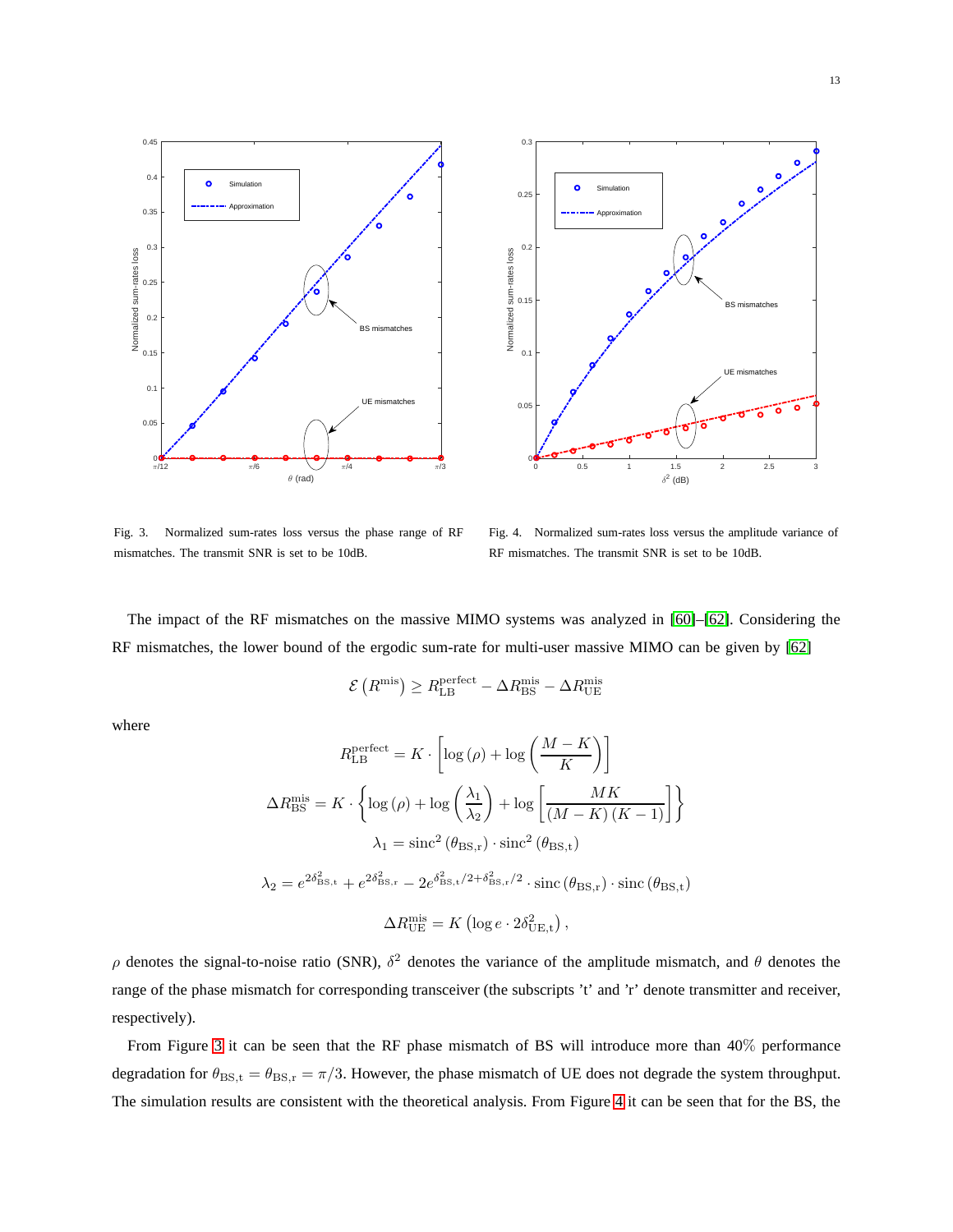amplitude mismatch also introduces severe performance degradation. For example, the performance loss is about 28% for  $\delta_{\rm BS,t}^2 = \delta_{\rm BS,r}^2 = 3$  dB. While for the UE, the performance decreases slightly if the variance of the amplitude mismatch is small.

Therefore, it is very important to perform the reciprocity calibration for the implementation of massive MIMO systems and large-scale distributed MIMO systems, especially for the BS. There are two types of calibration methods, one is called hardware calibration method, and another is named signal-space calibration method.

The idea of the hardware calibration method is to use the couplers and multiple switches to connect the transmit circuits of each antenna with the receive circuits of the rest of the antennas [\[63\]](#page-21-2). Then, the self-transmitted calibration signals are used to perform the RF chains measurement. The hardware calibration method is preferred for massive MIMO systems due to the advantages of fastness and simplicity. However, this method requires a huge hardware cost, which is a heavy overhead for massive MIMO systems. Besides, this method may not be used for largescale distributed MIMO systems, since the antennas of different RRUs are geographically separated. To avoid extra hardware circuits, the signal-space calibration method was proposed, where the calibration coefficients are calculated by the calibration signals. Then, this method is also named over-the-air (OTA) calibration method.

OTA calibration can be classified as partial calibration and full calibration. The partial calibration was proposed to just calibrate the RF mismatches at the BS, for example the calibration matrix in [\(27\)](#page-11-0). While, the full calibration compensates for the RF mismatches at both the BS and the UEs. For full calibration method, we need to exchange the calibration signals between BS and UEs. Then, the BS computes the calibration coefficients according to the received uplink calibration signals and the downlink calibration signals feedback from the UEs. In [\[64\]](#page-21-3), total least squares (TLS) based calibration method was proposed to achieve the optimal performance. But, in practice, the UEs are desired to be excluded from the calibration procedure, and the feedback will become very heavy with the increment of the antennas in massive MIMO systems.

Actually, we only need to perform calibration at the BS, since the RF mismatches of the UEs have a negligible impact on the system performance [\[60\]](#page-21-0). In [\[65\]](#page-21-4), Argos method was proposed to perform calibration for an experimental massive MIMO system. It relies on the sequential transmission and reception of pilots between the reference antenna and the rest of the antennas. For distributed MIMO systems, the calibration coefficients are obtained by exchanging calibration signals between the reference RRU and the other RRUs [\[66\]](#page-21-5). Nevertheless, the system performance will degrade significantly, when the SNR between the reference antenna and the other antennas is very small [\[65\]](#page-21-4) [\[66\]](#page-21-5). Thus, to improve the calibration performance, LS calibration was presented in [\[67\]](#page-21-6). Not only relying on the reference antenna, the LS method utilizes the received calibration signals of all antennas to obtain the better performance. Theoretically, in [\[68\]](#page-21-7) the LS method has been proved to be equivalent to the TLS method, since the LS method can be regarded as the extension of the TLS method [\[64\]](#page-21-3) to the case of self-calibration. To avoid the eigenvalue decomposition required by the LS method, an iterative coordinate decent method was proposed to achieve the performance of the LS method yet with low computation complexity [\[68\]](#page-21-7).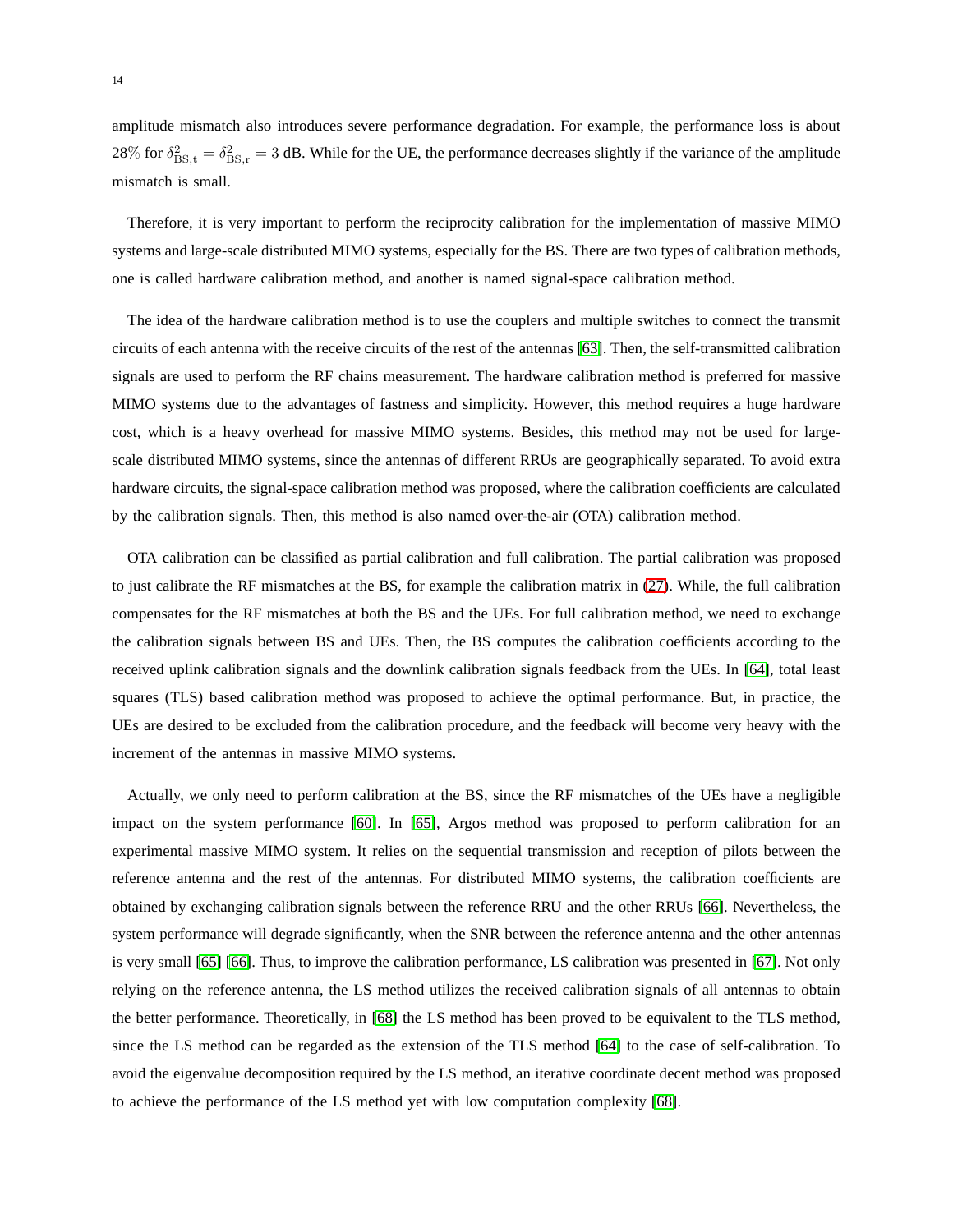## *D. Topics for Future Research*

At present, CSI acquisition is regarded as the key technology to implement LSAS whether in academia or industry. Exploiting the channel characteristic is often the preferable way to improve the performance of channel estimation. The parametric modeling and the sparse nature of LSAS are beneficial for channel parameters estimation and the pilot overhead reduction. For large-scale distributed MIMO systems, frequency and time synchronization among RRUs are basic prerequisites for achieving the joint processing gain. In addition, calibration methods should be further studied. Although some calibration methods, such as TLS and LS, could achieve good performance in TDD systems, the computational complexity is still very high. For FDD systems, it is always a hot topic to reduce the feedback overhead for MU-MIMO systems. The reciprocity of statistical CSI (e.g., the correlation matrix of antennas) in FDD systems has been looked as an efficient way to reduce the feedback overhead. However, the necessity of calibration for the statistical CSI should be validated by experimental systems.

# IV. TRANSMISSION METHODS OF MULTI-USER LSAS

As known, for uplink multi-user MIMO systems, the capacity-approaching receiver is maximum a posteriori detection. For downlink transmission, the capacity can be achieved by dirty-paper coding with the downlink channel information. However, with the increasing number of antennas and users, it is difficult to implement optimal transmission. The theoretical results of [\[5\]](#page-18-4) and [\[21\]](#page-19-8) demonstrated that for both massive MIMO and large-scale distributed MIMO systems, when the number of antennas tends to infinity, the channel capacity can be approached by low-complexity MRT in the downlink and MRC in the uplink. Furthermore, the results also showed that the channel capacity can be achieved by RZF precoding or linnear MMSE detection with not-so-large number of antennas [\[19\]](#page-19-6). That is, for LSAS, the capacity-approaching transceiver is more practical.

Nevertheless, due to the capabilities of the current technologies, the scale of antennas can not be very large. When RZF precoding or linnear MMSE detection is employed, the computational complexity of the matrix inversion is still very large for a large number of users. Currently, there are two approaches to overcome the obstacle. One is to find a low-complexity matrix inversion method. Another way is to reduce the complexity of the transceiver by making use of the sparsity or the statistical property of the channel. In fact, due to the duality of the uplink and downlink, the mechanisms of both uplink and downlink transmission methods are very similar. For instance, in [\[71\]](#page-21-8) and [\[72\]](#page-21-9), a polynomial expansion based precoding and a polynomial expansion based iterative receiver were proposed for massive MIMO to simplify matrix inversion, respectively. In order to exploit the sparsity of LSAS, belief propagation (BP) was extended to downlink precoding [\[73\]](#page-21-10) and iterative detection [\[14\]](#page-19-1).

In the rest of this section, we will firstly introduce the space division multiple access (SDMA) transmission methods, and then present a joint transmission method for large-scale DAS. Finally, we focus on capacity-approaching receiver for LSAS.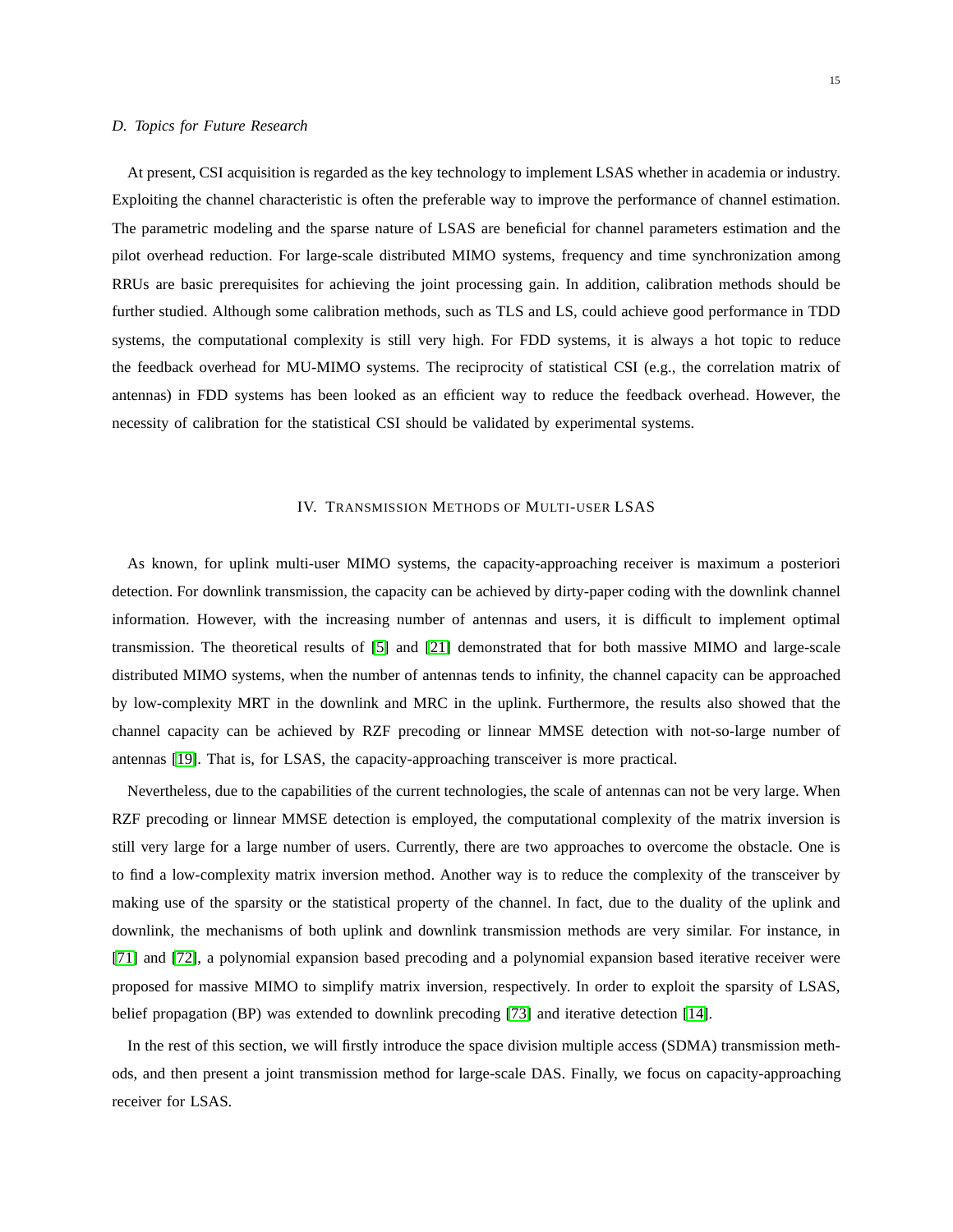## *A. SDMA based on statistical CSI*

For the multi-user downlink transmission, in order to achieve the capacity of multi-user broadcast channel, it is usually assumed that downlink CSI is known at the transmitter. Therefore, under this condition, efficient information transmission relies on the design of multi-user signals at the transmitter. However, different from tranditional MU-MIMO, there are two main difficulties to be solved when we design the downlink transmitter of multi-user massive MIMO. As we have discussed, first one is the complexity of CSI acquisition, and second on is the complexity of the spatial division for large-scale users. In order to solve both of the problems, multi-user transmission methods with statistical CSI have been proposed, including beam division multiple access (BDMA) [\[74\]](#page-21-11) and joint spatial division and multiplexing (JSDM) [\[75\]](#page-21-12).

The main idea of JSDM is a two-stage precoding scheme by using statistical CSI. First of all, the users in service are divided into groups, and each group of users have similar transmit correlation matrix. Then, the first-stage precoding is applied to each group of users semi-statically. Subsequently, the second-stage precoding is applied to the equivalent channel with the reduced dimension. It can be seen that the performance of the systems is largely dependent on user grouping.

For wideband massive MIMO systems, a beam domain channel model was proposed for theoretical analysis [\[74\]](#page-21-11). Based on the channel model, an upper bound of achievable ergodic sum-rate was derived. [\[74\]](#page-21-11) showed that SDMA in the beam domain is optimal to maximize the upper bound of the ergodic sum-rate. That means by selecting users within non-overlapping beams, the MU-MIMO channels can be equivalently decomposed into multiple single-user MIMO channels. Then, a BDMA transmission scheme was proposed where multiple users are served simultaneously via different beams. With BDMA, both the complexity of transceiver and the overhead of channel estimation can be reduced significantly.

### *B. Downlink transmission in large-scale DAS*

In large-scale DAS, the sparsity in the power domain can be utilized to reduce the complexity of RZF precoding. In [\[73\]](#page-21-10), RZF beamforming (RZFBF) was realized in a distributed manner by using BP, so that it can avoid large dimensional matrix inversion. Using Bayesian inference and Gaussian approximation, BP-RZFBF was further developed. By exploiting the channel hardening property in large-scale MIMO systems, the AMP-RZFBF based on spatial channel covariance information (CCoI), called CCoI-aided AMP-RZFBF, was also proposed, which results in much simpler implementations in terms of computation.

In TDD large-scale distributed MIMO-OFDM systems, a low-complexity transmission method was presented by a joint design of uplink and downlink. The idea is shown in Figure [5.](#page-16-0) Firstly, we obtain the wideband statistical CSI matrix by uplink channel estimation. After TDD calibration and sparsification, we compute the precoding matrix by using the large-scale sparse matrix inversion. Then, we obtain the IUI suppression matrix. Finally, we perform uplink precoding and downlink precoding (called short-term single-user precoding) for every served user, according to the equivalent channel with the reduced dimension, i.e., the composite channel consisting of each user's practical channel and the interference suppression matrix. During the uplink transmission, each user sends its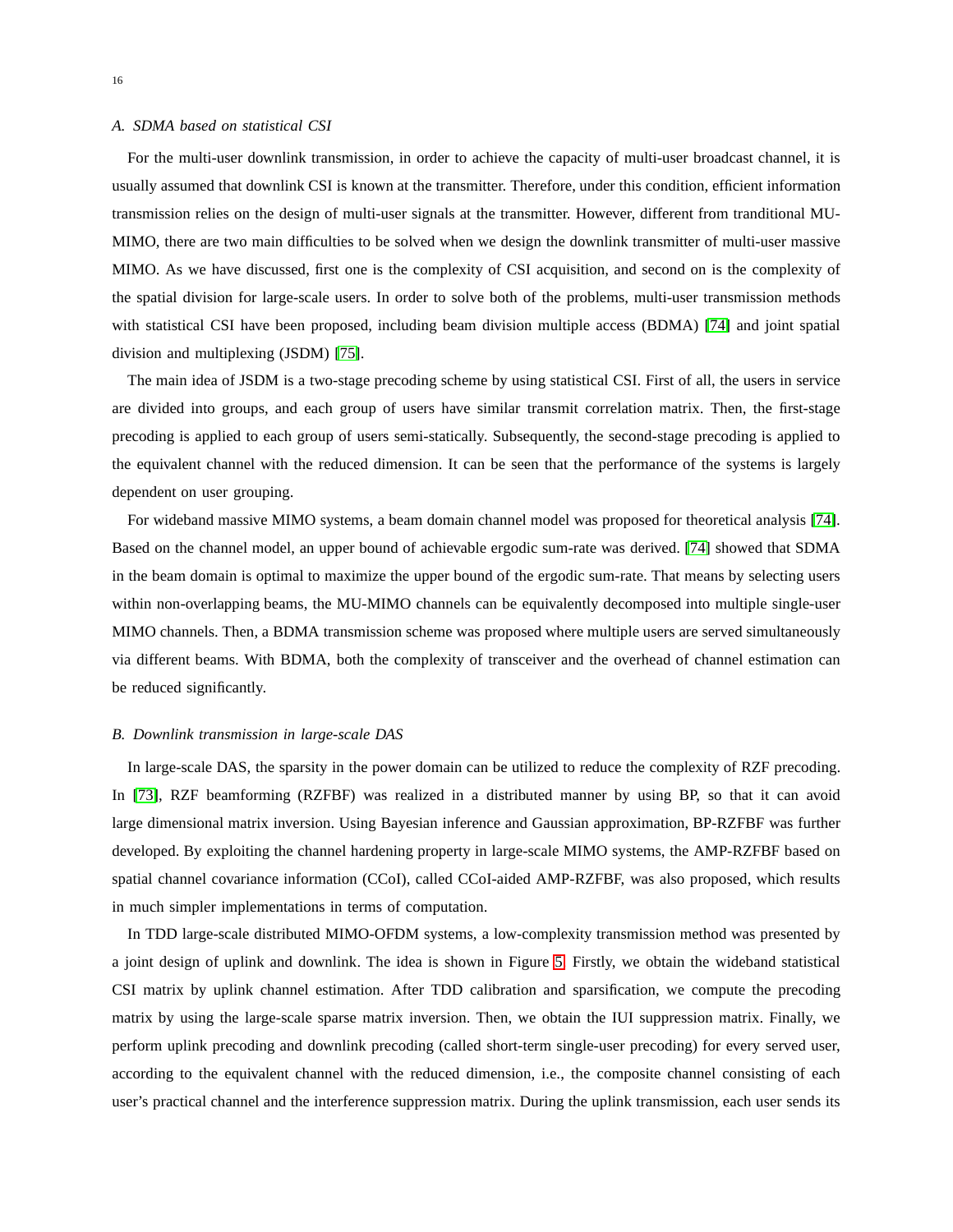

<span id="page-16-0"></span>Fig. 5. Transmitter and Receiver Design for Large-scale distributed MIMO.

precoded signals, and at the BS, the received signals are passed to the interference suppression matrix, and then to the single-user detection. For the downlink, single-user precoding is performed for each user before IUI suppression precoding. Notice that the method could reduce the system complexity greatly, since we only compute the inverse of large dimensional statistical CSI matrix by using its sparsity.

### *C. Low-complexity receivers*

The capacity-approaching receiver technology has always attracted much attention in multi-antenna systems. For MIMO receiver, the trade-off between computational complexity and performance is also a hot-topic. In particular, since LSAS is interference-limited, it is a quite challenging task to design a receiver which achieves its capacity under the interference channels.

For LSASs, the following difficulties are encountered in the design of a receiver, which covers imperfect CSI, inter-cell interference and high-complexity of the multi-user detection. In [\[77\]](#page-21-13) a joint channel estimation and data detection algorithm with message passing was proposed by exploiting the channel hardening effect of massive MIMO. To overcome the complexity of the detection, recently, some researchers have studied large dimensional MIMO detection include simplified matrix inversion [\[72\]](#page-21-9) [\[76\]](#page-21-14) and sparsity-based detection [\[14\]](#page-19-1) [\[78\]](#page-21-15).

In [\[72\]](#page-21-9), a turbo receiver has been proposed for massive MIMO. The iterative receiver consists of channel estimation, interference estimation, low-complexity soft-input soft-output (SISO) detection and decoding . Firstly, the channel parameters and preliminary statistical interference characteristics are estimated, and then linear prefiltering is peformed. Next, a low complexity SISO detector based on singular value decomposition is applied to the reduced-dimension channel matrix. To further reduce the detection complexity, a SISO detector based on polynomial expansion is presented to avoid matrix inversion. The results showed that due to the effect of large-scale antennas, the performance of the proposed turbo receiver is very close to the theoretical channel capacity performance.

#### *D. Topics for Future Research*

There are still many challenges on the wireless transmission of LSAS. Firstly, for high mobile speed users, it remains unknown that whether statistical CSI can be used to reduce the complexity of the implementation. The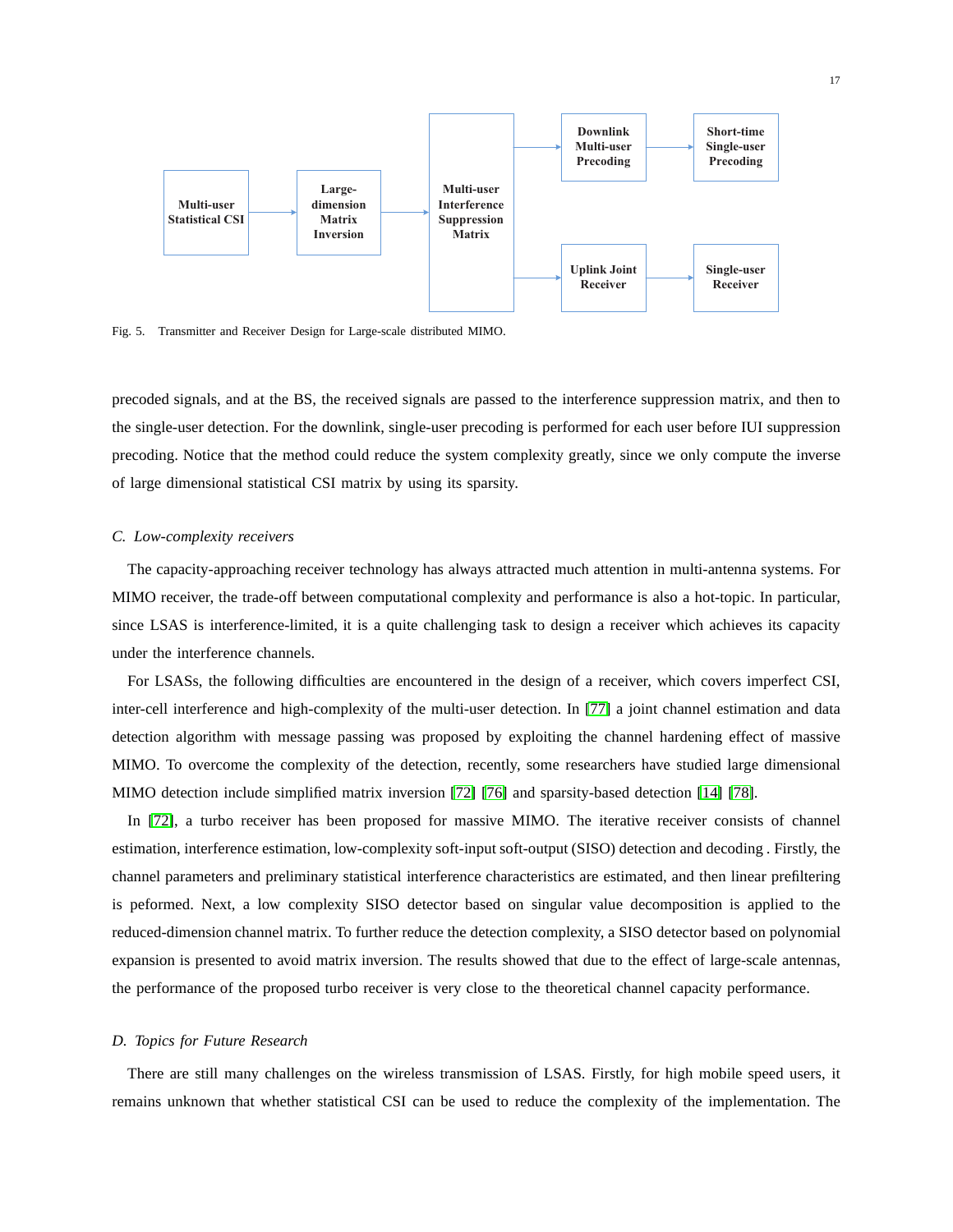results in [\[79\]](#page-21-16) indicated that large-scale MIMO has the ability to enhance the transmission rate of the high-speed users. However, the effectiveness of statistical beamforming and channel estimation of LSAS for high-mobility users should be further studied. Secondly, the wireless transmission methods of LSAS should be further studied under imperfect CSI, including channel estimation error and hardware impairment, such as I/Q imbalance [\[80\]](#page-21-17), reciprocity mismatch [\[81\]](#page-21-18), a low-resolution analog-to-digital converter [\[82\]](#page-21-19) [\[83\]](#page-22-0), etc.. Finally, the receiver of the BS has been paid a lots of attention. However, for downlink transmission, with BDMA or other SDMA using statistical CSI, due to the residual interference, the user equipment is usually confronted with the interference channel. How to improve the performance of the receiver of the UE is also a challenge.

# V. RESOURCE ALLOCATION IN LSAS

In LSAS, in order to further improve the efficiency of radio resource in the network, it is necessary to jointly optimize the allocation of space-time resources, power resources and user groups, etc., which brings new challenges to radio resource management. Hence, a low-complexity and high-performance resource allocation strategy is essential for the implementation of LSAS. Many researchers have devoted to the time-frequency resource allocation for MIMO-OFDM systems [\[84\]](#page-22-1)–[\[86\]](#page-22-2). Nevertheless, this paper mainly focuses on the spatial resource allocation strategies and the RRUs grouping strategies in LSAS. In the following, we will discuss the spatial resource allocation strategies for massive MIMO and large-scale distributed MIMO, respectively.

The SDMA with statistical CSI can reduce the implementation complexity in massive MIMO systems. However, its performance is largely dependent on user grouping. A greedy algorithm based on statistical CSI has been applied to do user grouping by maximizing the sum capacity [\[74\]](#page-21-11). As mentioned above, those users who have similar eigenvectors of their channel covariance matrices should first be assigned into a same cluster for JSDM. Thus, the performance of the grouping method depends on IUI. An K-Means clustering method using the chordal distance as its grouping metric was proposed in [\[87\]](#page-22-3). In [\[88\]](#page-22-4), an improved grouping method using the weighted likelihood similarity measure and subspace projection based similarity measure has been proposed to provide a better system throughput.

In large-scale distributed MIMO systems, the clustering of RRUs and users is regarded as the key technology to reduce the system complexity. The clustering algorithms can roughly be classified into three kinds: the first one is the user-centric clustering, the second one is the dynamic clustering and the last one is the quasi-static interlaced clustering.

The user-centric wireless communication was first proposed in the development of 4G [\[89\]](#page-22-5), and it is still a hot topic for 5G mobile communication at present. A large-scale DAS where each user chooses a few surrounding RRUs as its virtual cell was analyzed and the optimal size of the virtual cell was given in [\[90\]](#page-22-6). Under the capacity constraint of the inter-RRU backhaul, a method combining the user-centric dynamic clustering, the user scheduling and beamforming was proposed by maximizing the weighted sum rate with the generalized weighted mean square error [\[91\]](#page-22-7).

Statistical CSI can also be used in the dynamic clustering [\[92\]](#page-22-8). In [\[93\]](#page-22-9), using the sparsity of the channels, the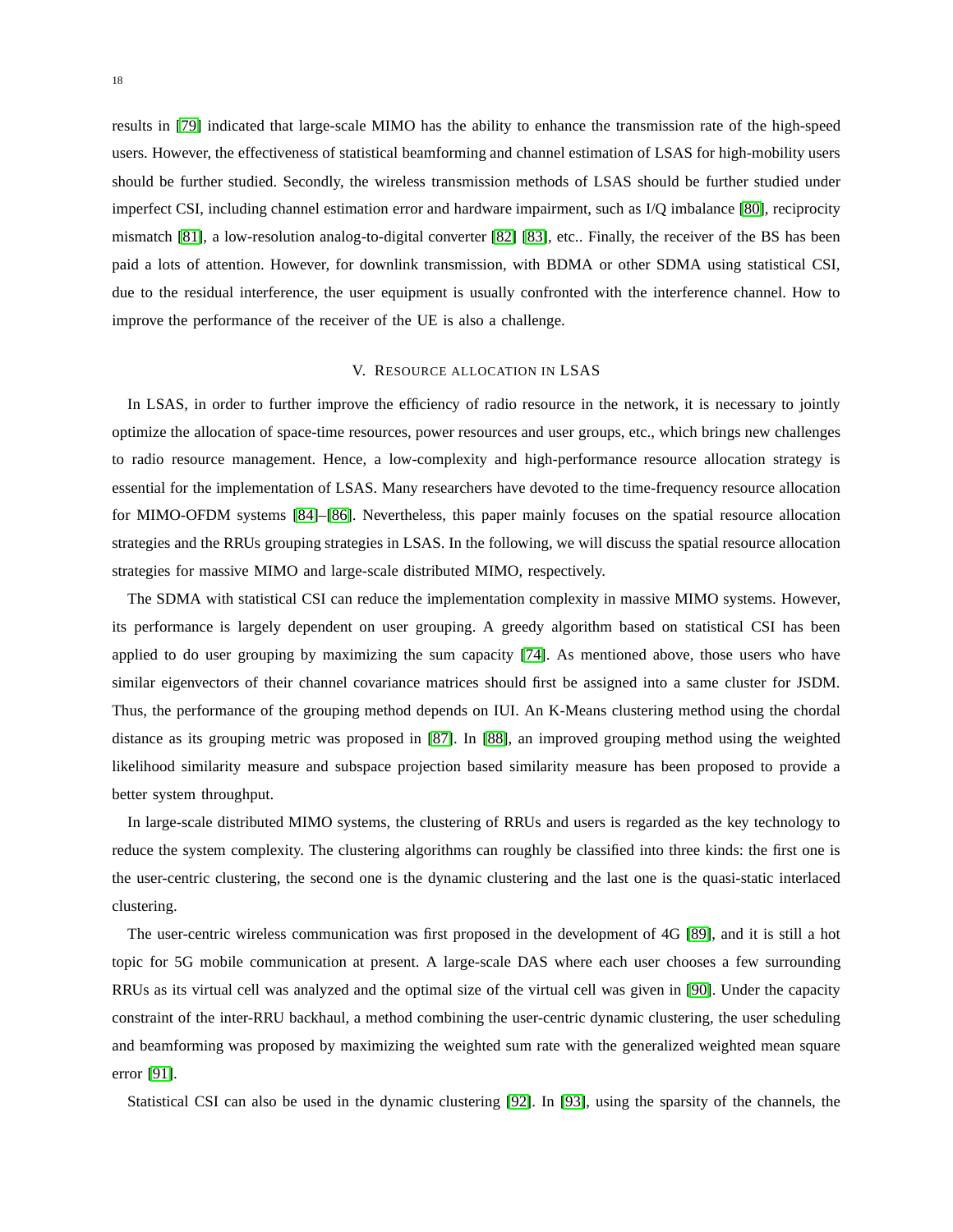channel matrix was transformed into a bilateral block diagonal matrix, with which the dynamic clustering and the parallel baseband processing were realized.

A quasi-static overlapping for BS clustering was presented in [\[94\]](#page-22-10). All the RRUs in the system are divided into disjoint clusters, and different clustering methods lead to different cluster patterns between which there exists an overlap. In each cluster pattern, all the users and RRUs employ the same frequency resources, while orthogonal time-frequency resources are allocated in different patterns. Combined with a power allocation method, the clustering method can significantly improve the throughput of the whole cell as well as its boundary.

There has always been much interest in resource allocation in wireless communication. Moreover, it is of great value to design resource allocation and multi-user scheduling methods with lower complexity in LSAS.

# VI. CONCLUSIONS

In this paper, the state-of-the-art research progress on the wireless transmission theory and technology in LSAS have been summarized, which covers the theoretical analysis of the spectral efficiency, CSI acquisition, uplink and downlink wireless communication, and resource allocation. Besides, this paper also presented potential research topics. Although there have already been some experimental large-scale MIMO systems, and the 3GPP standard organization is also promoting the evolution of relevant technology, a large number of theoretical and engineering problems should be addressed.

#### **REFERENCES**

- <span id="page-18-1"></span><span id="page-18-0"></span>[1] Ericsson mobility report, [http://www.ericsson.com/res/docs/2015/ericsson-mobility-report-june-2015.pdf,](http://www.ericsson.com/res/docs/2015/ericsson-mobility-report-june-2015.pdf) 2015.
- <span id="page-18-2"></span>[2] YOU X H, Pan Z W, Gao X Q, et al. The 5G mobile communication: the development trends and its emerging key techniques. Science China Information Sciences, 2014, 44: 551-563.
- <span id="page-18-3"></span>[3] Ma Z, Zhang Z, Ding Z, et al. Key techniques for 5G wireless communications: network architecture, physical layer, and MAC layer perspectives. Science China Information Sciences, 2015, 58: 041301.
- <span id="page-18-4"></span>[4] Paulraj A J, GORE D A, NABAR R U, BoLCSKEI H. An oVERVIEW of MIMO communications - a key to Gigabit wireless. Proceedings of the IEEE, 2004. 2(92):198-218
- <span id="page-18-5"></span>[5] Marzetta T L. Noncooperative cellular wireless with unlimited numbers of base station antennas. IEEE Trans. on Wireless Communications, 2010, 11:3590-3600
- [6] You X H, Wang D M, Sheng B, Gao X Q, Zhao X S, et al. Cooperative distributed antenna systems for mobile communications. IEEE Wireless Communications, 2010. 35-43
- [7] Zhu H. Performance comparison between distributed antenna and microcellular systems. IEEE Journal on Selected Areas in Communications, 2011. 29(6): 1151-1163
- <span id="page-18-6"></span>[8] Wang J, Zhu H, Gomes N. Distributed antenna systems for mobile communications in high speed trains. IEEE Journal on Selected Areas in Communications, 2012. 30(5): 675-683
- <span id="page-18-7"></span>[9] Osman H, Zhu H, Toumpakaris D, Wang J. Achievable rate evaluation of in-building distributed antenna systems. IEEE Trans. on Wireless Communications, 2013. 12(7): 3510-3521
- [10] Dai L. A comparative study on uplink sum capacity with co-located and distributed antennas. IEEE Journal on Selected Areas in Communications, 2011, 29(6): 1200-1213.
- <span id="page-18-8"></span>[11] Wang J, Dai L. Asymptotic rate analysis of downlink multi-user systems with co-located and distributed antennas. IEEE Transactions on Wireless Communications, 2015, 14: 3046-3058.
- [12] Wang D, Wang J, You X, et al. Spectral efficiency of distributed MIMO systems. IEEE Journal on Selected Areas in Communications, 2013. 10(31): 2112-2127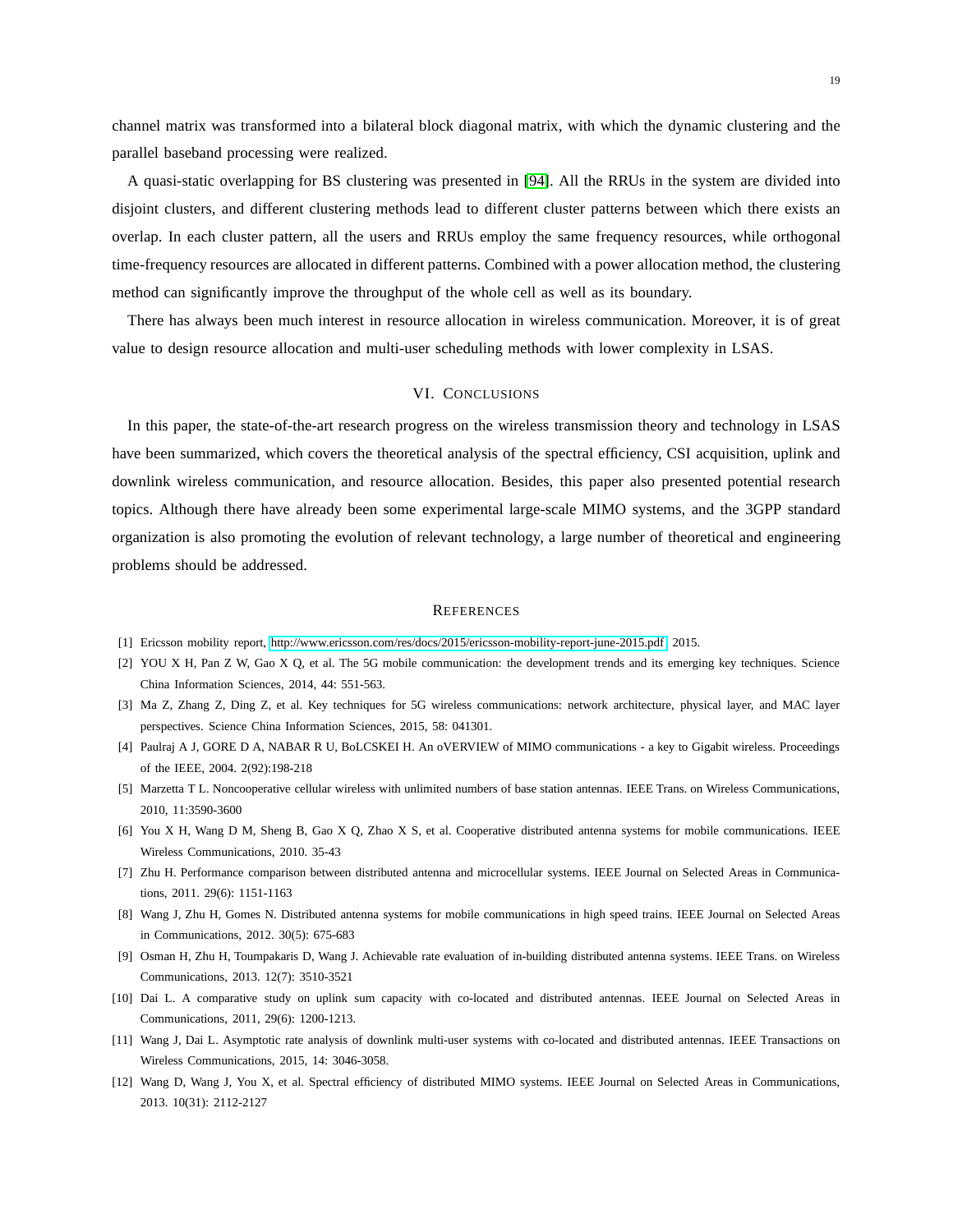- <span id="page-19-1"></span><span id="page-19-0"></span>[13] Huh H, Caire G, Papadopoulos H C, et al. Achieving massive MIMO spectral efficiency with a not-so-large number of antennas. IEEE Transactions on Wireless Communications, 2012. 9(11):3226-3239
- <span id="page-19-2"></span>[14] Wang D M, Zhao Z L, Huang Y Q, et al. Large-scale multi-user distributed antenna system for 5G wireless communications. In: Proc. IEEE 81st Vehicular Technology Conference Spring, Glasgow, Scotland, 2015.
- <span id="page-19-3"></span>[15] Tulino A M, Verdu S. Random matrix theory and wireless communications. Foundations and Trends in Communications and Information Theory, 2004.
- <span id="page-19-4"></span>[16] Lu A, Gao X Q, Xiao C S. A free deterministic equivalent for the capacity of MIMO MAC with distributed antenna sets. In: Proc. IEEE International Conference on Communications, 2015. 1751-1756
- <span id="page-19-5"></span>[17] Zhang J, Wen C K, Jin S, et al. On capacity of large-scale MIMO multiple access channels with distributed sets of correlated antennas. IEEE Journal on Selected Areas in Communications, 2013, 2:133-148
- <span id="page-19-6"></span>[18] Ngo H Q, Larsson E G, Marzetta T L. Energy and spectral efficiency of very large multiuser MIMO systems. IEEE Transactions on Communications, 2013, 4:1436-1449
- <span id="page-19-7"></span>[19] Hoydis J., Brinkz S, Debbah M. Massive MIMO in the UL/DL of cellular networks: How many antennas do we need. IEEE Journal on Selected Areas in Communications, 2013, 2:160-171
- <span id="page-19-8"></span>[20] Wang D M, Ji C, Gao X Q, et al. Uplink sum-rate analysis of multi-cell multi-user massive MIMO system. In: Proc. IEEE International Conference on Communications, 2013.
- <span id="page-19-9"></span>[21] Wang D M, Ji C, Sun S H, et al. Spectral efficiency of multicell multi-user DAS with pilot contamination. In: Proc. IEEE Wireless Communications and Networking Conference (WCNC), 2013. 3208-3212
- <span id="page-19-10"></span>[22] Li J M, Wang D M, Zhu P C, et al. Downlink spectral efficiency of multi-cell multi-user large-scale DAS with pilot contamination. In: Proc. IEEE International Conference on Communications, 2015.
- <span id="page-19-11"></span>[23] Andrews J, Baccelli F, Ganti R. A tractable approach to coverage and rate in cellular networks. IEEE Transactions on Communications, 2011, 11(59): 3122-3134
- <span id="page-19-12"></span>[24] Baccelli F, Giovanidis A. A stochastic geometry framework for analyzing pairwise-cooperative cellular networks. IEEE Transactions on Wireless Communications, 2015, 2(14): 794-808
- <span id="page-19-13"></span>[25] Fei Z, Ding H, Xing C, et al. Performance analysis for range expansion in heterogeneous networks. Science China Information Sciences, 2014. 8(57) 1-10.
- <span id="page-19-14"></span>[26] Lin Y, Yu W. Ergodic capacity analysis of downlink distributed antenna systems using stochastic geometry. In: Proc. IEEE International Conference on Communications, 2013.
- <span id="page-19-15"></span>[27] Bai T, Heath R W. Analyzing uplink SIR and rate in massive MIMO systems using stochastic geometry. [http://arxiv.org/abs/1510.02538,](http://arxiv.org/abs/1510.02538) 2015.
- <span id="page-19-16"></span>[28] Wang D, You X, Wang J, et al. Spectral efficiency of distributed MIMO cellular systems in a composite fading channel. In: Proc. IEEE International Conference on Communications, Beijing, China, 2008. 1259-1264
- <span id="page-19-17"></span>[29] Yang A and Jing Y, Xing C, et al. Performance analysis and location optimization for massive MIMO systems with circularly distributed antennas. IEEE Transactions on Wireless Communications, 2015, 10(14): 5659-5671
- <span id="page-19-18"></span>[30] Aggarwal R, Koksal C E, Schniter P. On the design of large scale wireless systems. IEEE Journal on Selected Areas in Communications, 2013. 2(31): 215-225
- <span id="page-19-19"></span>[31] Xin Y, Wang D, Li J. Area spectral efficiency and area energy efficiency of massive MIMO cellular systems. [http://ieeexplore.ieee.org/stamp/stamp.jsp?arnumber=7112179,](http://ieeexplore.ieee.org/stamp/stamp.jsp?arnumber=7112179) 2015.
- <span id="page-19-20"></span>[32] Bjornson E, Hoydis J, Kountouris M, et al. Massive MIMO systems with non-ideal hardware: energy efficiency, estimation, and capacity limits IEEE Transactions on Information Theory, 2015. 11(60):7112-7139
- <span id="page-19-21"></span>[33] Gustavsson U, Sanchez-Perez C, Eriksson T, et al. On the impact of hardware impairments on massive MIMO. 2014 <http://arxiv.org/abs/1411.7197>
- <span id="page-19-22"></span>[34] Fernandes F, Ashikhmin A, Marzetta T L. Inter-cell interference in non-cooperative TDD large scale antenna systems. IEEE Journal on Selected Areas in Communications, 2013. 2(31): 192-201
- [35] Zhang H, Zheng X, Xu W, et al. On massive MIMO performance with semi-orthogonal pilot-assisted channel estimation. EURASIP Journal on Wireless Communications and Networking, 2014.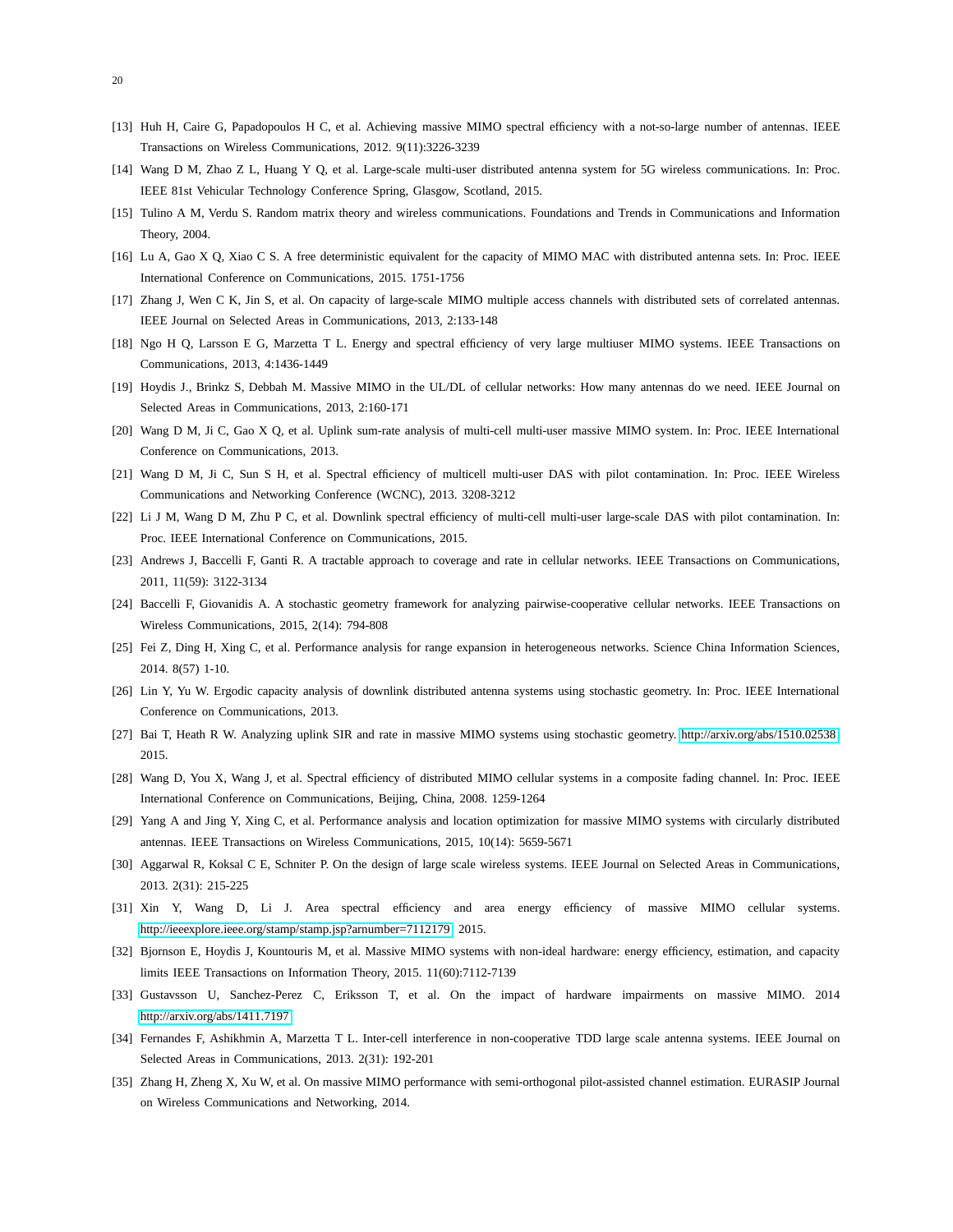- <span id="page-20-1"></span><span id="page-20-0"></span>[36] Jin S, Li M M, Huang Y M, et al. Pilot scheduling schemes for multi-cell massive multiple-input-multiple-output transmission. IET Communications, 2015, 9: 689-700
- <span id="page-20-2"></span>[37] You L, Gao X, Xia X G, et al. Pilot reuse for massive MIMO transmission over spatially correlated Rayleigh fading channels. IEEE Transactions on Wireless Communications, 2015, 6(14): 3352-3366
- <span id="page-20-3"></span>[38] Yin H, Gesbert D, Filippou M, et al. A coordinated approach to channel estimation in large-scale multiple-antenna systems. IEEE Journal on Selected Areas in Communications, 2013. 2(31): 264-273
- <span id="page-20-4"></span>[39] Chen Z, Yang C. Pilot decontamination in massive MIMO systems: Exploiting channel sparsity with pilot assignment. In: Proc IEEE Global Conference on Signal and Information Processing (GlobalSIP), 2014. 637-641
- <span id="page-20-5"></span>[40] Gao Z, Dai L, Wang Z. Structured compressive sensing based superimposed pilot design in downlink large-scale MIMO systems. Electronics Letters, 2014. 12(50): 896-898
- <span id="page-20-6"></span>[41] Yang Y, Bai B, Chen W. How much spectrum can be reused in 5G cellular networks a matrix graph approach. [http://arxiv.org/abs/1401.4750.](http://arxiv.org/abs/1401.4750)
- <span id="page-20-7"></span>[42] Atzeni I, Arnau J, Debbah M. Fractional pilot reuse in massive MIMO systems. In: Proc. IEEE International Conference on Communications, 2015.
- [43] Choi J, Love D, Bidigare P. Downlink training techniques for FDD massive MIMO systems: Open-loop and closed-loop training with memory. [http://arxiv.org/abs/1309.7712.](http://arxiv.org/abs/1309.7712)
- <span id="page-20-8"></span>[44] Choi J, Chance Z, Love D J, Madhow U. Noncoherent trellis coded quantization: A practical limited feedback technique for massive MIMO systems, IEEE Transactions on Communications, 2013. 12(61): 5016-5029.
- <span id="page-20-10"></span>[45] You L, Gao X, Swindlehurst A L, et al. Channel acquisition for massive MIMO-OFDM with adjustable phase shift pilots. IEEE Transactions on Signal Processing, 2015. 6(64): 1461-1476.
- <span id="page-20-13"></span>[46] Huang M, Chen X, Zhou S, et al. Low-complexity subspace tracking based channel estimation method for OFDM systems in time-varying channels. IEEE International Conference on Communications (ICC), Istanbul, 2006, 4618-4623.
- [47] Qi C, Huang Y, Jin S, et al. Sparse channel estimation based on compressed sensing for massive MIMO systems. IEEE International Conference on Communications (ICC), London, 2015, 4558-4563.
- <span id="page-20-9"></span>[48] Noh S, Zoltowski M D, Sung Y, et al. Pilot beam pattern design for channel estimation, IEEE Journal of Selected Topics in Signal Processing, 2014. 5(8): 787-801
- <span id="page-20-11"></span>[49] Adeogun R O. Channel prediction for mobile MIMO wireless communication systems. Dissertation for the Doctoral Degree. Wellington: Victoria University of Wellington, 2015: 1-313.
- <span id="page-20-12"></span>[50] Simeone O, Bar-Ness Y, Spagnolini U. Pilot-based channel estimation for OFDM systems by tracking the delay-subspace. IEEE Transactions on Wireless Communications, 2004, 1(3): 315-325.
- <span id="page-20-15"></span>[51] Zhu Y, Liu L, Wang A, et al. DoA estimation and capacity analysis for 2D active massive MIMO systems. In: Proc. IEEE International Conference on Communications, 2013. 4630-4634
- <span id="page-20-14"></span>[52] Masood M, Al-Naffouri T Y. Sparse reconstruction using distribution agnostic Bayesian matching pursuit. IEEE Transactions on Signal Processing, 2013, 21(61): 5298-5309
- <span id="page-20-16"></span>[53] Masood M, Afify L H, Al-Naffouri T Y. Efficient coordinated recovery of sparse channels in massive MIMO. IEEE Transactions on Signal Processing, 2015, 1(63): 104-118
- <span id="page-20-17"></span>[54] Ngo B Q, Larsson E G. EVD-based channel estimation in multicell multiuser MIMO systems with very large antenna arrays. In: Proc. IEEE International Conference on Acoust., Speech, Signal Processing, 2012. 3249-3252
- <span id="page-20-18"></span>[55] Muller R F, Cottatellucci L, Vehkaper M. Blind pilot decontamination, IEEE Journal of Selected Topics in Signal Processing, 2014. 5(8): 773-786
- <span id="page-20-19"></span>[56] Ma J, Li P. Data-aided channel estimation in large antenna systems. IEEE Transactions on Signal Processing, 2014, 12(62): 3111-3124
- <span id="page-20-20"></span>[57] Rao X, Lau V K N. Distributed compressive CSIT estimation and feedback for FDD multi-user massive MIMO systems. IEEE Transactions on Signal Processing, 2014, 12(62): 3261-3271
- <span id="page-20-21"></span>[58] Gao Z, Dai L, Wang Z, et al. Spatially common sparsity based adaptive channel estimation and feedback for FDD massive MIMO. IEEE Transactions on Signal Processing, 2015, 23(63): 6169-6183
- [59] Chen K F, Liu Y C, Su Y T. On composite channel estimation in wireless massive MIMO systems. In: Proc. IEEE Globecom Workshops, 2013. 135-139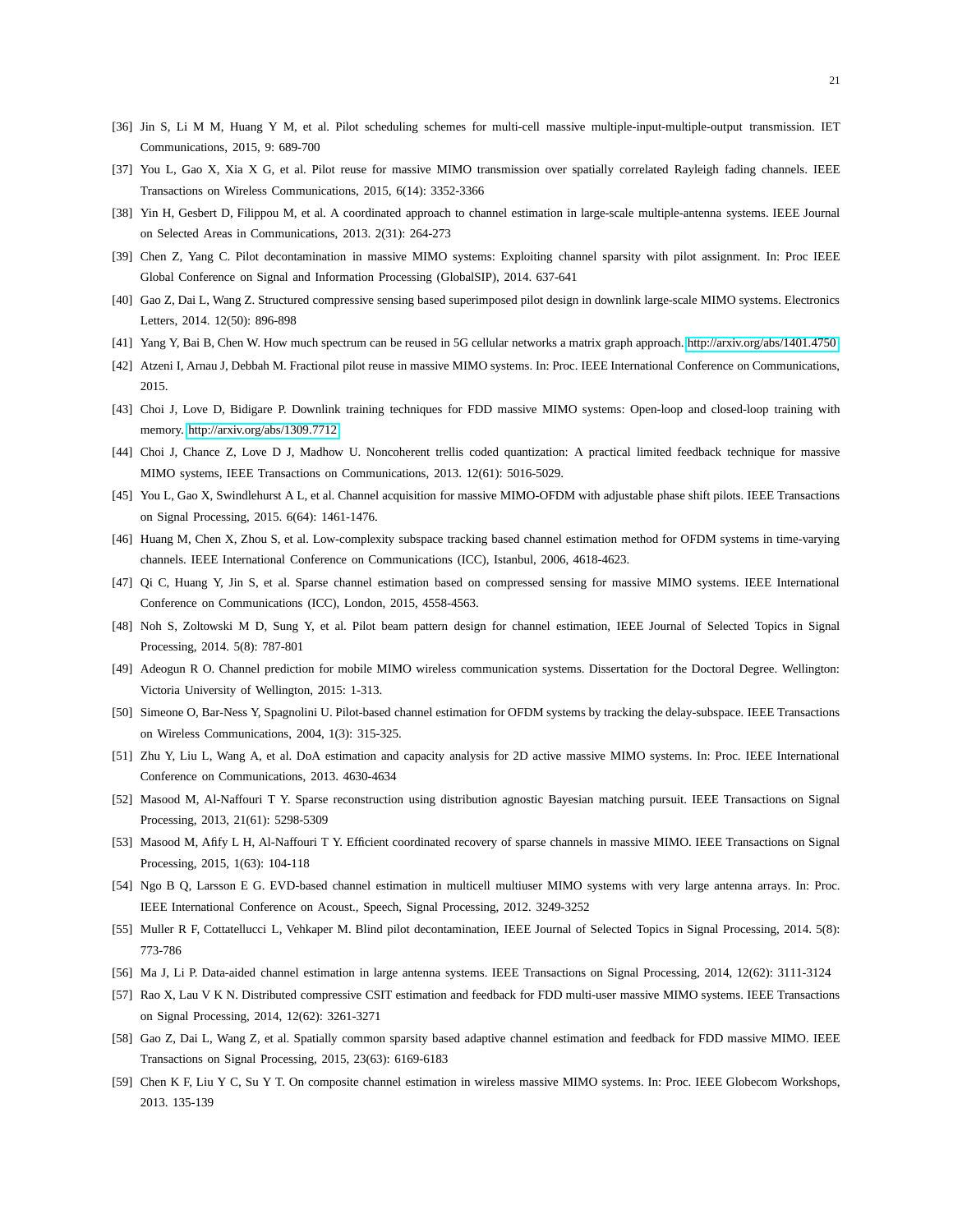- <span id="page-21-0"></span>[60] Wei H, Wang D M, Zhu H L, et al. Mutual coupling calibration for multiuser massive MIMO systems. IEEE Transactions on Wireless Communications, 2016, 15(1): 606-619
- <span id="page-21-1"></span>[61] Zhang W, Ren H, Pan C, et al. Large-scale antenna systems with UL/DL hardware mismatch: achievable rates analysis and calibration, IEEE Transactions on Communications, 2015. 4(63): 1216-1229
- <span id="page-21-2"></span>[62] Wei H, Wang D M, Wang J Z, et al. Impact of RF mismatches on the performance of massive MIMO systems with ZF precoding. Sciece China Information Sciences, 2016, 59(2): 1-14
- <span id="page-21-3"></span>[63] Nishimori K, Hiraguri T, Ogawa T, et al. Effectiveness of implicit beamforming using calibration technique in massive MIMO system, In: Proceedings of ISAP, 2014. 1-2
- <span id="page-21-4"></span>[64] Kaltenberger F, Jiang H, Guillaud M. Relative channel reciprocity calibration in MIMO/TDD systems. In: Proceedings of IEEE Future Network and Mobile Summit, Florence, Italy, 2010. 1-10.
- <span id="page-21-5"></span>[65] Shepard C, Yu H, Anand N. Argos: practical many-antenna base stations. In: Proceedings of the 18th annual International Conference on Mobile Computing and Networking, Istanbul, 2012. 53-64
- <span id="page-21-6"></span>[66] Rogalin R, Bursalioglu O Y, Papadopoulos H C. Hardware-impairment compensation for enabling distributed large-scale MIMO. In: Proceedings of IEEE Information Theory and Applications Workshop (ITA), San Diego, 2013. 1-10
- <span id="page-21-7"></span>[67] Rogalin R, Bursalioglu O Y, Papadopoulos H, et al. Scalable synchronization and reciprocity calibration for distributed multiuser MIMO. IEEE Transactions on Wireless Communications, 2014, 13: 1815-1831
- [68] Wei H, Wang D M, Wang J Z, et al. TDD reciprocity calibration for multi-user massive MIMO systems with iterative coordinate descent. Science China Information Science accepted to appear, 2015.
- [69] Rahul H S, Kumar S, Katabi D. JMB: scaling wireless capacity with user demands. In: Proc. ACM SIGCOMM, 2012. 235-246. Available: <http://doi.acm.org/10.1145/2342356.2342401>
- <span id="page-21-8"></span>[70] Yu W. Competition and Cooperation in Multiuser Communication Environments. Dissertation for the Doctoral Degree. Stanford University, 2002.
- <span id="page-21-9"></span>[71] Kammoun A, Muller A, Bjornson E, et al. Linear precoding based on polynomial expansion: large-scale multi-cell MIMO systems. IEEE Journal of Selected Topics in Signal Processing, 2014, 8: 861-875.
- <span id="page-21-10"></span>[72] Huang Y, Tang W, Li J, et al. On the performance of iterative receivers in massive MIMO systems with pilot contamination. In: Proc IEEE ICIEA, 2014.
- <span id="page-21-11"></span>[73] Wen C K, Chen J C, Wong K K, et al. Message passing algorithm for distributed downlink regularized zero-forcing beamforming with cooperative base stations. IEEE Transactions on Wireless Communications, 2014, 13: 2920-2930.
- <span id="page-21-12"></span>[74] Sun C, Gao X, Jin S, et al. Beam division multiple access transmission for massive MIMO communications, IEEE Transactions on Communications, 2015. 6(63): 2170-2184
- <span id="page-21-14"></span>[75] Nam J, Ahn J Y, Caire G. Joint spatial division and multiplexing - the large-scale array regime, IEEE Transactions on Information Theory, 2013. 10(59): 6441-6463
- <span id="page-21-13"></span>[76] Dai L L, Gao X Y, Su X, et al. Low-complexity soft-output signal detection based on Gauss-Seidel method for uplink multi-user large-scale MIMO systems. IEEE Transactions on Vehicular Technology, 2014, 64: 4839-4845.
- <span id="page-21-15"></span>[77] Narasimhan T L, Chockalingam A. Channel Hardening-Exploiting Message Passing (CHEMP) Receiver in Large-Scale MIMO Systems. IEEE Journal of Selected Topics in Signal Processing, 2014, 8(5): 847-860.
- <span id="page-21-16"></span>[78] Fadlallah Y, Aissa A, Amis K, et al. New iterative detector of MIMO transmission using sparse decomposition. IEEE Transactions on Vehicular Technology, 2014, 64: 3458-3464.
- <span id="page-21-17"></span>[79] Cao J, Wang D, Li J, et al. Uplink sum-rate analysis of massive MIMO system with pilot contamination and CSI delay. Wireless Personal Communications, 2014, 1(78): 297-312.
- <span id="page-21-18"></span>[80] Zhang W, Lamare R C, Pan C, et al. Widely Linear Block Diagonalization Type Precoding in Massive MIMO Systems with IQ Imbalance. In: Proc IEEE International Conference on Communications, 2015.
- <span id="page-21-19"></span>[81] Han S, Yang C, Wang G, et al. Coordinated multipoint transmission strategies for TDD systems with non-ideal channel reciprocity. IEEE Transactions on Communications, 2013. 10(61): 4256-4270
- [82] Fan L, Jin S, Wen C K, et al. Uplink achievable rate for massive MIMO systems with low-resolution ADC. IEEE Communications Letters, 2015.